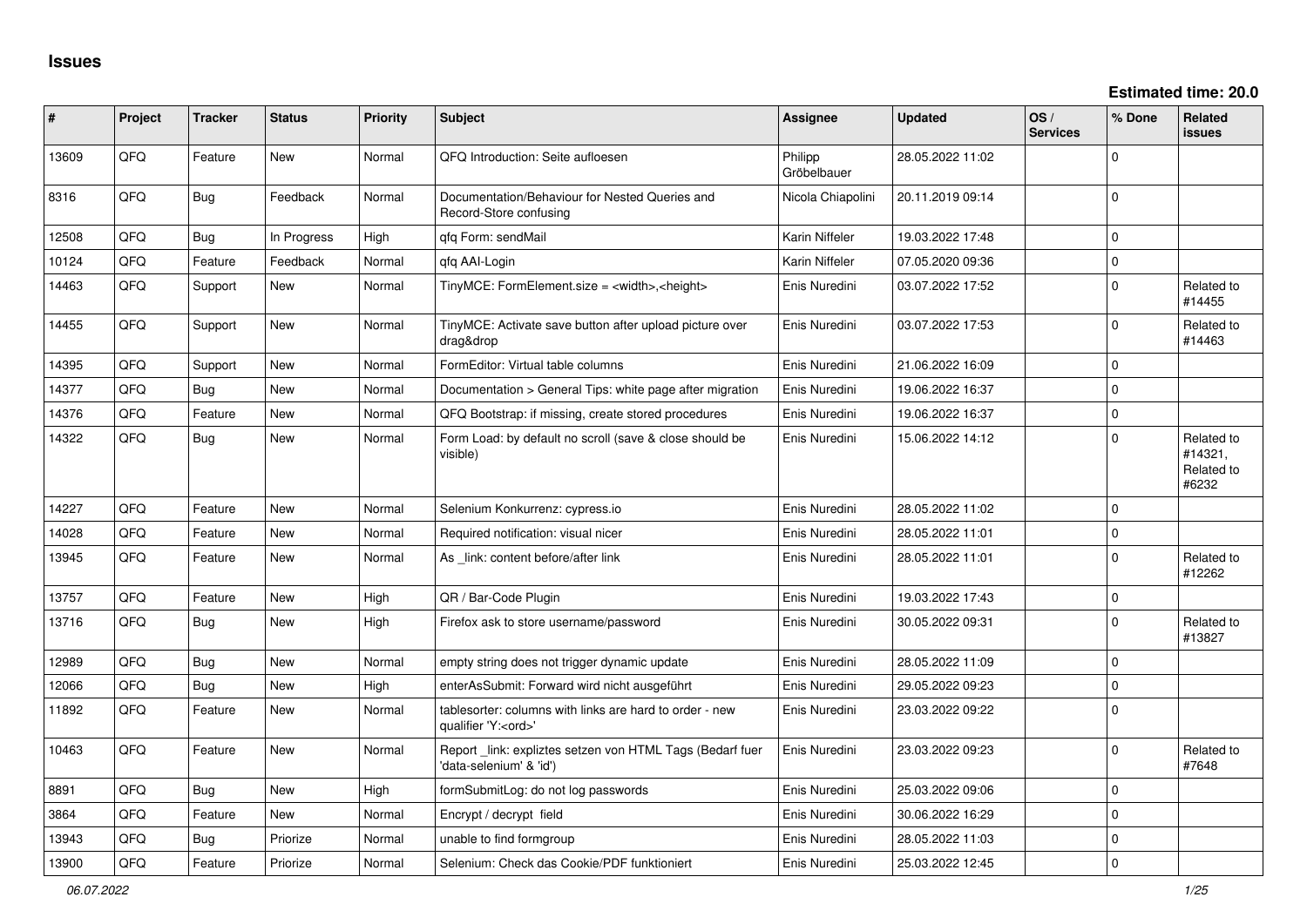| $\vert$ # | Project | <b>Tracker</b> | <b>Status</b>     | Priority | <b>Subject</b>                                                                        | <b>Assignee</b> | <b>Updated</b>   | OS/<br><b>Services</b> | % Done      | Related<br><b>issues</b>                                                                                                                                              |
|-----------|---------|----------------|-------------------|----------|---------------------------------------------------------------------------------------|-----------------|------------------|------------------------|-------------|-----------------------------------------------------------------------------------------------------------------------------------------------------------------------|
| 10569     | QFQ     | Feature        | Priorize          | Normal   | link _blank more safe                                                                 | Enis Nuredini   | 25.03.2022 12:44 |                        | 0           |                                                                                                                                                                       |
| 13899     | QFQ     | <b>Bug</b>     | ToDo              | Normal   | Selenium: zum laufen bringen                                                          | Enis Nuredini   | 25.03.2022 10:24 |                        | $\Omega$    |                                                                                                                                                                       |
| 12262     | QFQ     | Feature        | ToDo              | Normal   | Form buttons on top: more customable                                                  | Enis Nuredini   | 17.06.2022 10:44 |                        | 0           | Related to<br>#13945, Has<br>duplicate<br>#4046, Has<br>duplicate<br>#10080                                                                                           |
| 14320     | QFQ     | Feature        | In Progress       | Normal   | Allow specific HTML Tags and Attributes: general, TinyMCE                             | Enis Nuredini   | 04.07.2022 14:09 |                        | $\Omega$    | Related to<br>#12664,<br>Related to<br>#12039.<br>Related to<br>#11702.<br>Related to<br>#7239,<br>Related to<br>#3708,<br>Related to<br>#3646,<br>Related to<br>#880 |
| 13767     | QFQ     | <b>Bug</b>     | Feedback          | Normal   | date/time-picker: required shows up/down button orange                                | Enis Nuredini   | 16.05.2022 23:16 |                        | $\pmb{0}$   |                                                                                                                                                                       |
| 13572     | QFQ     | Feature        | Feedback          | Normal   | Form Load: misleading error message on trying to load non<br>existent primary record  | Enis Nuredini   | 16.05.2022 23:16 |                        | 100         |                                                                                                                                                                       |
| 11630     | QFQ     | Bug            | Feedback          | High     | Bitte check ob CALL() in 20.11.0 noch so funktioniert wie in<br>20.4.1                | Enis Nuredini   | 28.05.2022 13:45 |                        | 0           | Related to<br>#11325                                                                                                                                                  |
| 10782     | QFQ     | Feature        | Feedback          | Normal   | Tiny MCE: Image Upload                                                                | Enis Nuredini   | 16.05.2022 23:16 |                        | $\Omega$    | Related to<br>#12452                                                                                                                                                  |
| 9052      | QFQ     | Feature        | Feedback          | High     | Report: CodeMirror with SQL Syntax Highlight in FE                                    | Enis Nuredini   | 08.06.2022 10:25 |                        | $\mathbf 0$ |                                                                                                                                                                       |
| 13608     | QFQ     | Feature        | Some day<br>maybe | Normal   | Automatic Browser Language Redirect                                                   | Enis Nuredini   | 17.06.2022 08:35 |                        | $\Omega$    |                                                                                                                                                                       |
| 3613      | QFQ     | <b>Bug</b>     | Some day<br>maybe | Normal   | note /note unchecked -> note div (col-md) wird weiterhin<br>gerendert                 | Elias Villiger  | 01.02.2020 23:19 |                        | 100         |                                                                                                                                                                       |
| 11347     | QFQ     | <b>Bug</b>     | Feedback          | Normal   | If Bedingungen funktionieren nicht korrekt                                            | Christoph Fuchs | 21.03.2021 20:37 |                        | 0           |                                                                                                                                                                       |
| 14464     | QFQ     | Support        | New               | Normal   | Exception: Missing button to edit FormElement with broken<br>sqlValidate / beforeLoad | Carsten Rose    | 04.07.2022 00:13 |                        | 0           |                                                                                                                                                                       |
| 14305     | QFQ     | Bug            | New               | Normal   | Inline Report editing does not create history entries                                 | Carsten Rose    | 10.06.2022 11:55 |                        | $\Omega$    |                                                                                                                                                                       |
| 14304     | QFQ     | <b>Bug</b>     | New               | Normal   | table sorter view safer does not work                                                 | Carsten Rose    | 10.06.2022 11:49 |                        | $\mathbf 0$ |                                                                                                                                                                       |
| 14233     | QFQ     | Bug            | New               | Normal   | AS link: question - HTML is not rendered                                              | Carsten Rose    | 28.05.2022 11:02 |                        | $\Omega$    |                                                                                                                                                                       |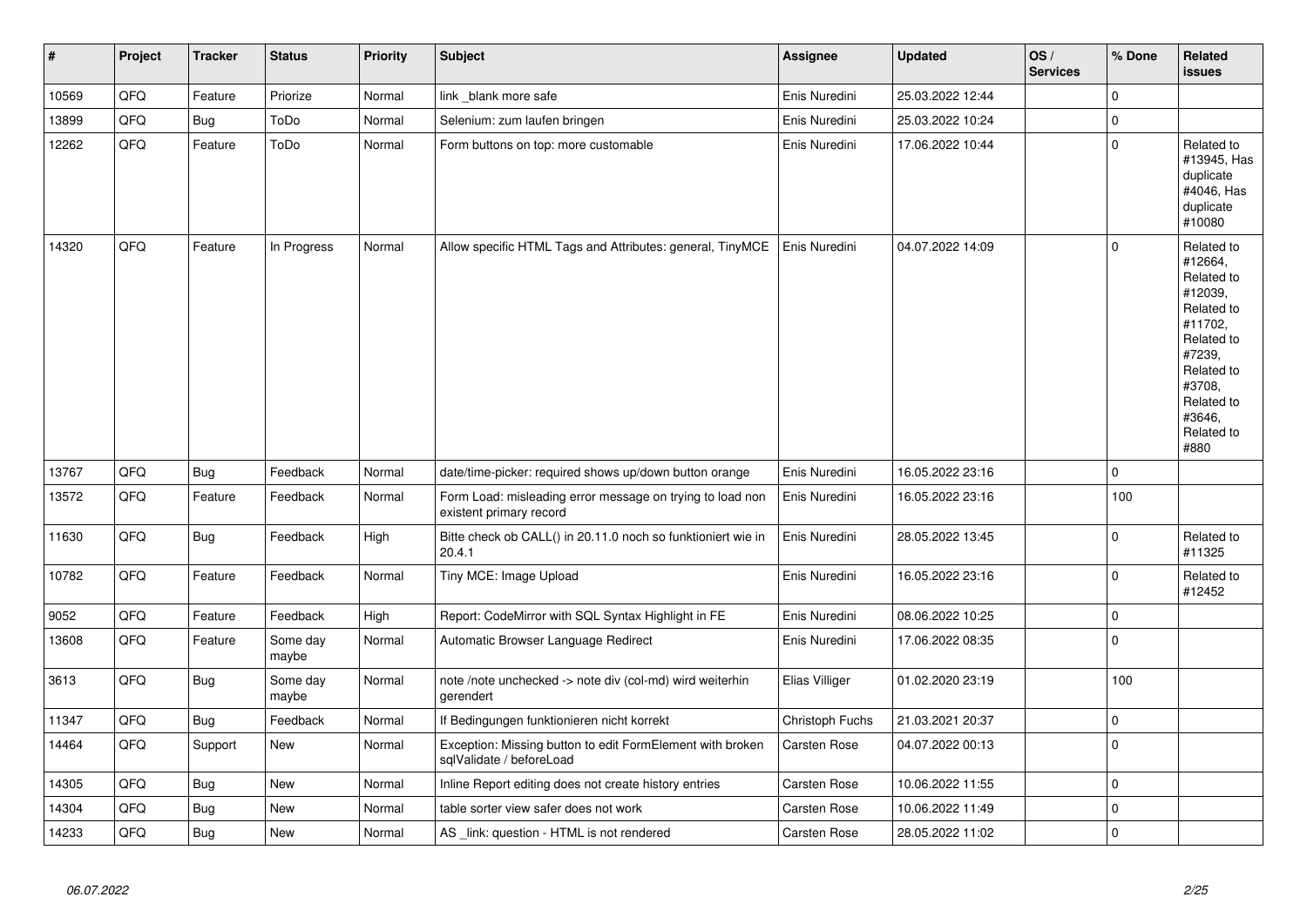| #     | Project | <b>Tracker</b> | <b>Status</b> | <b>Priority</b> | Subject                                                                                  | <b>Assignee</b>     | <b>Updated</b>   | OS/<br><b>Services</b> | % Done      | Related<br>issues                                                      |
|-------|---------|----------------|---------------|-----------------|------------------------------------------------------------------------------------------|---------------------|------------------|------------------------|-------------|------------------------------------------------------------------------|
| 14187 | QFQ     | Feature        | New           | High            | gfg.log: show current URL                                                                | Carsten Rose        | 28.05.2022 11:02 |                        | $\Omega$    | Related to<br>#13933,<br>Related to<br>#12532,<br>Related to<br>#11893 |
| 14091 | QFQ     | <b>Bug</b>     | <b>New</b>    | Normal          | inconsistent template path for twig                                                      | Carsten Rose        | 19.04.2022 18:36 |                        | $\Omega$    |                                                                        |
| 14090 | QFQ     | Feature        | New           | Normal          | Nützliche _script funktionen                                                             | Carsten Rose        | 28.05.2022 11:03 |                        | $\Omega$    |                                                                        |
| 14077 | QFQ     | Bug            | New           | Normal          | As _link: Attribute 'class' missing by r:1 and r:3 - but should<br>set                   | Carsten Rose        | 28.05.2022 11:02 |                        | $\Omega$    | Related to<br>#5342,<br>Related to<br>#4343                            |
| 13843 | QFQ     | Feature        | New           | Normal          | Create JWT via QFQ                                                                       | Carsten Rose        | 19.03.2022 17:42 |                        | $\Omega$    |                                                                        |
| 13841 | QFQ     | Feature        | New           | Normal          | Create PDF via iText - evaluate                                                          | Carsten Rose        | 19.03.2022 17:42 |                        | $\Omega$    |                                                                        |
| 13706 | QFQ     | <b>Bug</b>     | New           | Normal          | Wrong CheckType in FieldElement LastStatus of Form Cron                                  | Carsten Rose        | 21.01.2022 18:20 |                        | $\Omega$    |                                                                        |
| 13700 | QFQ     | Feature        | New           | Normal          | Redesign qfq.io Seite                                                                    | Carsten Rose        | 19.03.2022 17:43 |                        | $\Omega$    |                                                                        |
| 13659 | QFQ     | Bug            | New           | Normal          | wrong sanitize class applied to R-store                                                  | Carsten Rose        | 15.01.2022 14:23 |                        | $\Omega$    |                                                                        |
| 13592 | QFQ     | <b>Bug</b>     | New           | Normal          | QFQ Build Queue: das vergeben von Tags klappt nicht. Es<br>werden keine Releases gebaut. | Carsten Rose        | 19.03.2022 17:45 |                        | $\Omega$    |                                                                        |
| 13467 | QFQ     | Feature        | New           | Normal          | ChangeLog Generator                                                                      | Carsten Rose        | 19.03.2022 17:46 |                        | $\Omega$    | Related to<br>#11460                                                   |
| 13460 | QFQ     | Bug            | New           | Normal          | Doc: Password set/reset  password should not processed<br>with 'html encode'             | Carsten Rose        | 19.03.2022 17:46 |                        | $\Omega$    |                                                                        |
| 13451 | QFQ     | Bug            | New           | Normal          | Character Counter / Max Character: Problem in Safari                                     | Carsten Rose        | 15.04.2022 17:18 |                        | $\mathbf 0$ |                                                                        |
| 13354 | QFQ     | Feature        | New           | Normal          | Using Websocket in QFQ                                                                   | Carsten Rose        | 05.07.2022 16:26 |                        | $\Omega$    | Related to<br>#11076                                                   |
| 13332 | QFQ     | <b>Bug</b>     | <b>New</b>    | Normal          | Multi Form: Required Felder werden visuell nicht markiert.                               | Carsten Rose        | 19.03.2022 17:47 |                        | $\Omega$    |                                                                        |
| 13331 | QFQ     | <b>Bug</b>     | New           | Normal          | Multi Form: Clear Icon misplaced                                                         | Carsten Rose        | 19.03.2022 17:47 |                        | $\Omega$    |                                                                        |
| 12974 | QFQ     | <b>Bug</b>     | New           | High            | Sanitize Queries in Action-Elements                                                      | Carsten Rose        | 07.12.2021 17:19 |                        | $\Omega$    |                                                                        |
| 12716 | QFQ     | <b>Bug</b>     | New           | Normal          | template group: Pattern only applied to first instance                                   | Carsten Rose        | 19.03.2022 17:47 |                        | $\Omega$    |                                                                        |
| 12714 | QFQ     | Bug            | New           | Normal          | Conversion of GIF to PDF broken when GIF contains Alpha.                                 | <b>Carsten Rose</b> | 19.03.2022 17:49 |                        | $\Omega$    |                                                                        |
| 12702 | QFQ     | Bug            | New           | High            | templateGroup: broken in multiDb Setup                                                   | Carsten Rose        | 14.12.2021 16:02 |                        | 0           |                                                                        |
| 12679 | QFQ     | Feature        | New           | Normal          | tablesorter: custom column width                                                         | Carsten Rose        | 16.06.2021 11:10 |                        | 0           |                                                                        |
| 12670 | QFQ     | Bug            | New           | High            | Dropdown-Menu classes können nicht mehr angegeben<br>werden                              | Carsten Rose        | 07.12.2021 17:19 |                        | $\mathbf 0$ |                                                                        |
| 12664 | QFQ     | Feature        | New           | Normal          | TinyMCE: report/remove malicous HTML/JS Code                                             | Carsten Rose        | 19.03.2022 17:47 |                        | $\mathbf 0$ | Related to<br>#14320                                                   |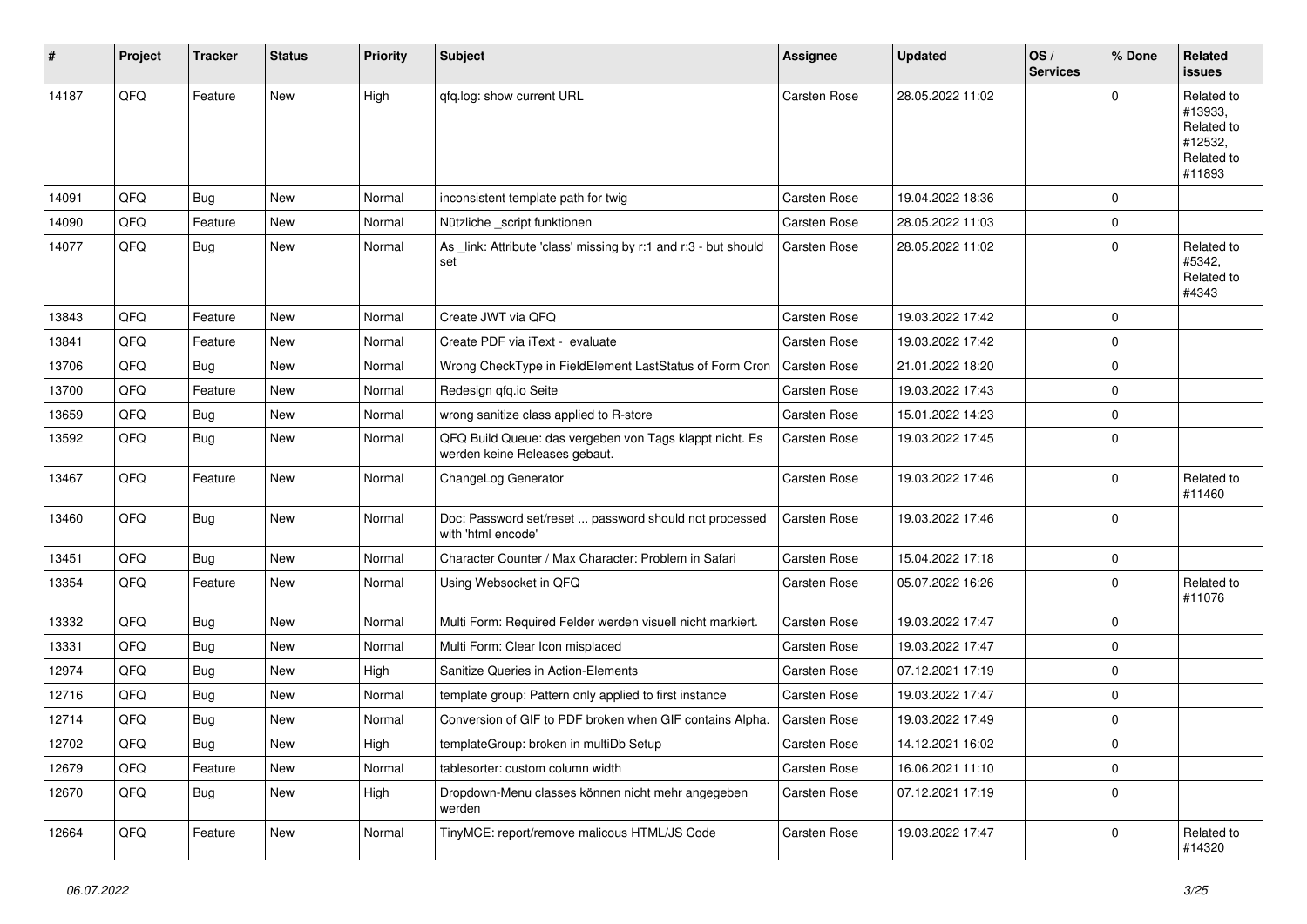| #     | Project | <b>Tracker</b> | <b>Status</b> | <b>Priority</b> | <b>Subject</b>                                                                                                                                      | <b>Assignee</b> | <b>Updated</b>   | OS/<br><b>Services</b> | % Done      | Related<br><b>issues</b>                      |
|-------|---------|----------------|---------------|-----------------|-----------------------------------------------------------------------------------------------------------------------------------------------------|-----------------|------------------|------------------------|-------------|-----------------------------------------------|
| 12632 | QFQ     | Feature        | New           | Normal          | TinyMCE: Prepare CSS classes for images                                                                                                             | Carsten Rose    | 04.06.2021 14:35 |                        | 100         | Blocked by<br>#12186                          |
| 12603 | QFQ     | Feature        | New           | Normal          | Dropdown (Select), Radio, checkbox:<br>itemListAlways={{!SELECT key, value}}                                                                        | Carsten Rose    | 19.03.2022 17:47 |                        | $\mathbf 0$ |                                               |
| 12581 | QFQ     | <b>Bug</b>     | New           | Normal          | Form.forward=close: Record 'new' in new browser tab ><br>save (& close) >> Form is not reloaded with new created<br>record id and stays in mode=new | Carsten Rose    | 19.03.2022 17:48 |                        | $\mathbf 0$ |                                               |
| 12545 | QFQ     | <b>Bug</b>     | New           | Urgent          | sql.log not created / updated                                                                                                                       | Carsten Rose    | 14.12.2021 16:02 |                        | $\mathbf 0$ |                                               |
| 12544 | QFQ     | Feature        | New           | High            | a) ' AS _link' new also as ' AS _format', b) sortierung via<br>'display: none;', c) ' format' benoeitgt nicht zwingend<br>u/U/p/m/z/d               | Carsten Rose    | 14.12.2021 16:03 |                        | $\mathbf 0$ |                                               |
| 12532 | QFQ     | Feature        | New           | High            | SIP-Parameter bei Seitenaufruf in Browser-Console<br>anzeigen                                                                                       | Carsten Rose    | 07.12.2021 17:19 |                        | $\mathbf 0$ | Related to<br>#11893,<br>Related to<br>#14187 |
| 12520 | QFQ     | <b>Bug</b>     | New           | Normal          | Switch FE User: still active even FE User session expired                                                                                           | Carsten Rose    | 19.03.2022 17:48 |                        | $\mathbf 0$ |                                               |
| 12513 | QFQ     | <b>Bug</b>     | New           | High            | Implement server side check of maxlength                                                                                                            | Carsten Rose    | 07.12.2021 17:19 |                        | $\Omega$    |                                               |
| 12512 | QFQ     | Bug            | New           | Normal          | Some MySQL Installation can't use 'stored procedures'                                                                                               | Carsten Rose    | 19.03.2022 17:48 |                        | $\mathbf 0$ |                                               |
| 12480 | QFG     | Feature        | New           | Normal          | If QFQ upgrade is running, block further request                                                                                                    | Carsten Rose    | 03.05.2021 20:45 |                        | $\mathbf 0$ |                                               |
| 12477 | QFQ     | Feature        | New           | Normal          | Support for refactoring: Form, FormElement, diverse<br>Tabellen/Spalten, tt-content Records                                                         | Carsten Rose    | 03.05.2021 20:45 |                        | $\Omega$    |                                               |
| 12474 | QFQ     | Feature        | New           | Normal          | Check BaseConfigURL if it is given and the the last char is '/'                                                                                     | Carsten Rose    | 03.05.2021 20:45 |                        | $\mathbf 0$ |                                               |
| 12468 | QFQ     | <b>Bug</b>     | New           | Urgent          | Form: update Form.title after save                                                                                                                  | Carsten Rose    | 03.05.2021 21:12 |                        | $\mathbf 0$ |                                               |
| 12465 | QFQ     | Feature        | New           | Normal          | QFQ Function: use in FE to fill StoreRecord                                                                                                         | Carsten Rose    | 05.05.2021 21:58 |                        | $\pmb{0}$   |                                               |
| 12413 | QFQ     | Feature        | New           | Normal          | STORE_TYPO3: enhance for {{be_users.email:T}},<br>{{fe_users.email:T}}                                                                              | Carsten Rose    | 03.05.2021 20:45 |                        | $\mathbf 0$ | Related to<br>#12412,<br>Related to<br>#10012 |
| 12412 | QFQ     | Feature        | New           | Normal          | Action/Escape qualifier 'e' (empty), '0': if given, an empty<br>string (or '0') will be treated as 'not found'                                      | Carsten Rose    | 08.05.2021 09:40 |                        | $\mathbf 0$ | Related to<br>#12413,<br>Related to<br>#10012 |
| 12400 | QFQ     | Feature        | New           | Normal          | Tutorial ist in QFQ Doku, Wird in der Suche gefunden, es<br>gibt aber kein Menupunkt - Inhalt ueberpruefen                                          | Carsten Rose    | 03.05.2021 20:45 |                        | $\mathbf 0$ |                                               |
| 12330 | QFQ     | Feature        | New           | Normal          | Copy to input field / text area / TinyMCE                                                                                                           | Carsten Rose    | 07.04.2021 09:01 |                        | $\pmb{0}$   |                                               |
| 12327 | QFQ     | <b>Bug</b>     | New           | Normal          | Copy to clipboard: Glyphicon can not be changed                                                                                                     | Carsten Rose    | 27.12.2021 17:59 |                        | $\pmb{0}$   |                                               |
| 12269 | QFQ     | Feature        | New           | Normal          | 2FA - Login                                                                                                                                         | Carsten Rose    | 03.05.2021 20:45 |                        | $\pmb{0}$   |                                               |
| 12187 | QFQ     | <b>Bug</b>     | New           | Normal          | Trigger FormAsFile() via Report: probably problem with multi<br>DB setup                                                                            | Carsten Rose    | 20.03.2021 21:20 |                        | $\pmb{0}$   |                                               |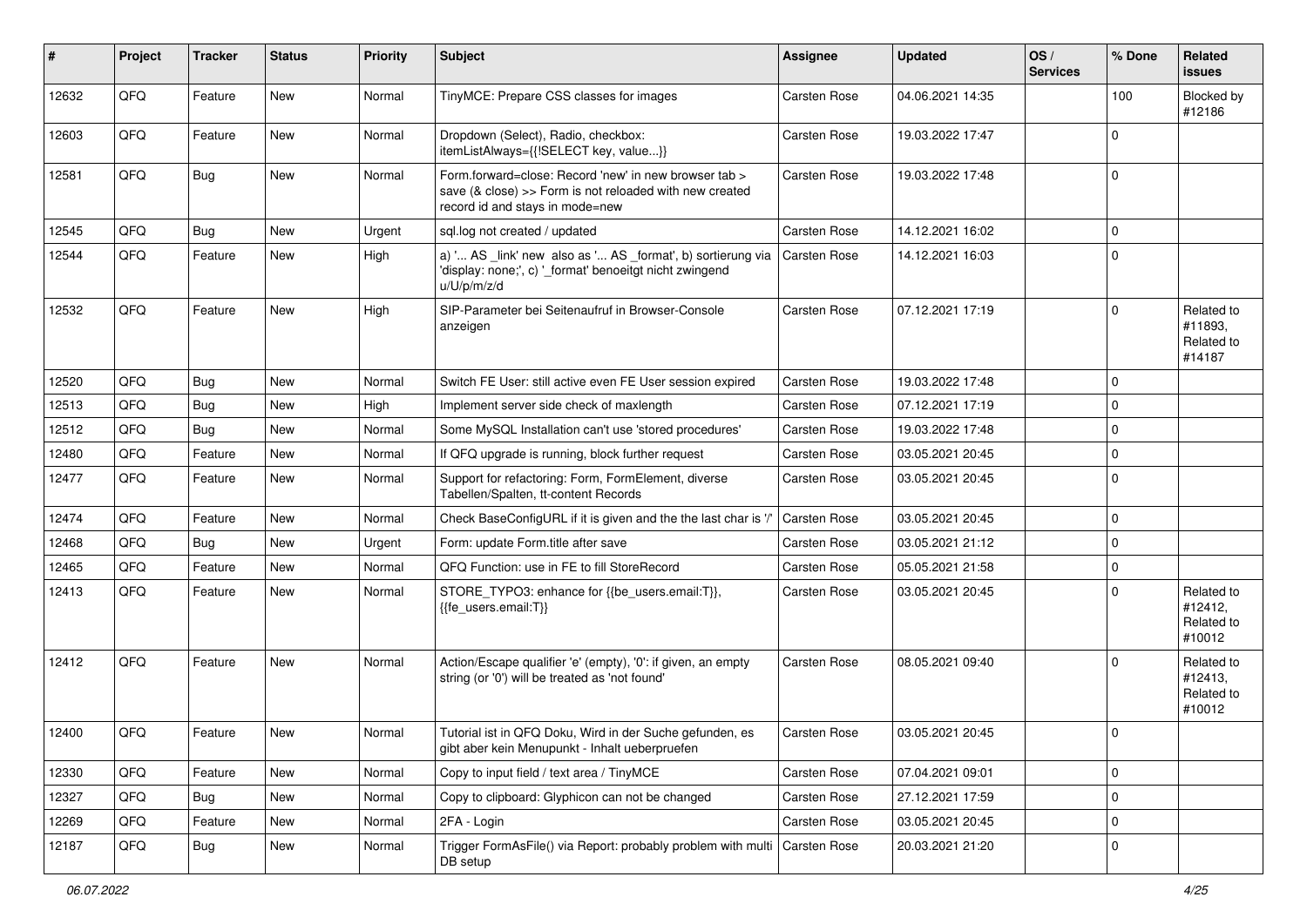| #     | Project | <b>Tracker</b> | <b>Status</b> | <b>Priority</b> | <b>Subject</b>                                                                                       | <b>Assignee</b>                                        | <b>Updated</b>   | OS/<br><b>Services</b> | % Done      | Related<br>issues                             |                      |
|-------|---------|----------------|---------------|-----------------|------------------------------------------------------------------------------------------------------|--------------------------------------------------------|------------------|------------------------|-------------|-----------------------------------------------|----------------------|
| 12186 | QFQ     | Feature        | New           | High            | TinyMCE Config für Objekte                                                                           | Carsten Rose                                           | 07.12.2021 17:19 |                        | $\Omega$    | <b>Blocks</b><br>#12632                       |                      |
| 12163 | QFQ     | Feature        | New           | Normal          | Checkbox: table wrap                                                                                 | Carsten Rose                                           | 03.05.2021 20:51 |                        | $\Omega$    |                                               |                      |
| 12162 | QFQ     | Feature        | New           | Normal          | FE.type=sendmail: personalized mailing (several mails) via<br>template                               | <b>Carsten Rose</b>                                    | 03.05.2021 20:45 |                        | $\Omega$    |                                               |                      |
| 12146 | QFQ     | Feature        | New           | Normal          | Autocron Job: Anzeigen wann der naechste Job ausgefuehrt<br>wird, resp das er nicht ausgefuehrt wird | <b>Carsten Rose</b>                                    | 15.03.2021 15:23 |                        | $\Omega$    |                                               |                      |
| 12133 | QFQ     | Bug            | New           | Normal          | NPM, phpSpreadSheet aktualisieren                                                                    | Carsten Rose                                           | 15.03.2021 09:04 |                        | $\Omega$    |                                               |                      |
| 12119 | QFQ     | Feature        | New           | Normal          | AS paged: error message missing if there ist no 'r' argument.                                        | <b>Carsten Rose</b>                                    | 03.05.2021 20:51 |                        | $\Omega$    |                                               |                      |
| 12109 | QFQ     | Feature        | New           | Normal          | Donwload Link: Plain, SIP, Persistent Link, Peristent SIP -<br>new notation                          | Carsten Rose                                           | 03.05.2021 20:45 |                        | $\Omega$    | Related to<br>#12085                          |                      |
| 12045 | QFQ     | <b>Bug</b>     | New           | Normal          | templateGroup afterSave FE: Aufruf ohne<br>sglHonorFormElements funktioniert nicht                   | Carsten Rose                                           | 18.02.2021 16:33 |                        | $\Omega$    |                                               |                      |
| 12040 | QFQ     | <b>Bug</b>     | New           | Normal          | FE Mode 'hidden' für zwei FEs auf einer Zeile                                                        | Carsten Rose                                           | 18.02.2021 10:13 |                        | $\Omega$    |                                               |                      |
| 12024 | QFQ     | Feature        | New           | Normal          | Excel Export: text columns by default decode<br>htmlspeciachar()                                     | Carsten Rose                                           | 17.02.2021 23:55 |                        | $\Omega$    | Related to<br>#12022                          |                      |
| 12023 | QFQ     | Feature        | New           | Normal          | MySQL Stored Precdure: QDECODESPECIALCHAR()                                                          | Carsten Rose                                           | 16.02.2021 11:16 |                        | $\Omega$    | Related to<br>#12022                          |                      |
| 11955 | QFQ     | Feature        | New           | Normal          | subrecord: new title option to set <th> attributes - e.g. to<br/>customize tablesorter options.</th> | attributes - e.g. to<br>customize tablesorter options. | Carsten Rose     | 03.05.2021 20:47       |             | $\Omega$                                      | Related to<br>#11775 |
| 11893 | QFQ     | Feature        | New           | High            | Broken SIP: a) only report one time, b) only report in main<br>column                                | Carsten Rose                                           | 12.05.2021 12:13 |                        | $\Omega$    | Related to<br>#12532,<br>Related to<br>#14187 |                      |
| 11775 | QFQ     | Feature        | New           | Normal          | Subrecord Tooltip pro Feld                                                                           | Carsten Rose                                           | 18.12.2020 15:22 |                        | $\Omega$    | Related to<br>#11955                          |                      |
| 11752 | QFQ     | <b>Bug</b>     | New           | Normal          | checkbox renders multiple input elements with same name                                              | Carsten Rose                                           | 17.12.2020 14:58 |                        | $\Omega$    | Related to<br>#11750                          |                      |
| 11747 | QFQ     | Feature        | New           | Normal          | Maintenance Page with Redirect                                                                       | Carsten Rose                                           | 03.05.2021 20:47 |                        | $\Omega$    | Related to<br>#11741                          |                      |
| 11702 | QFQ     | Feature        | New           | Normal          | HTML Special Char makes no sense for 'allbut' if '&' is<br>forbidden                                 | Carsten Rose                                           | 07.12.2021 16:35 |                        | $\Omega$    | Related to<br>#5112,<br>Related to<br>#14320  |                      |
| 11695 | QFQ     | <b>Bug</b>     | New           | Normal          | MultiForm required FE Error                                                                          | Carsten Rose                                           | 04.12.2020 13:34 |                        | 0           |                                               |                      |
| 11668 | QFQ     | Bug            | New           | Normal          | Play function.sql - problem with mysql                                                               | Carsten Rose                                           | 03.05.2021 20:48 |                        | $\mathbf 0$ |                                               |                      |
| 11667 | QFQ     | <b>Bug</b>     | New           | Normal          | MySQL mariadb-server-10.3: Incorrect datetime value                                                  | Carsten Rose                                           | 03.05.2021 20:48 |                        | 0           |                                               |                      |
| 11523 | QFQ     | Feature        | New           | Normal          | Mit dynamic Update erkennen, ob Upload gemacht wurde                                                 | Carsten Rose                                           | 13.11.2020 15:07 |                        | 0           | Related to<br>#9533                           |                      |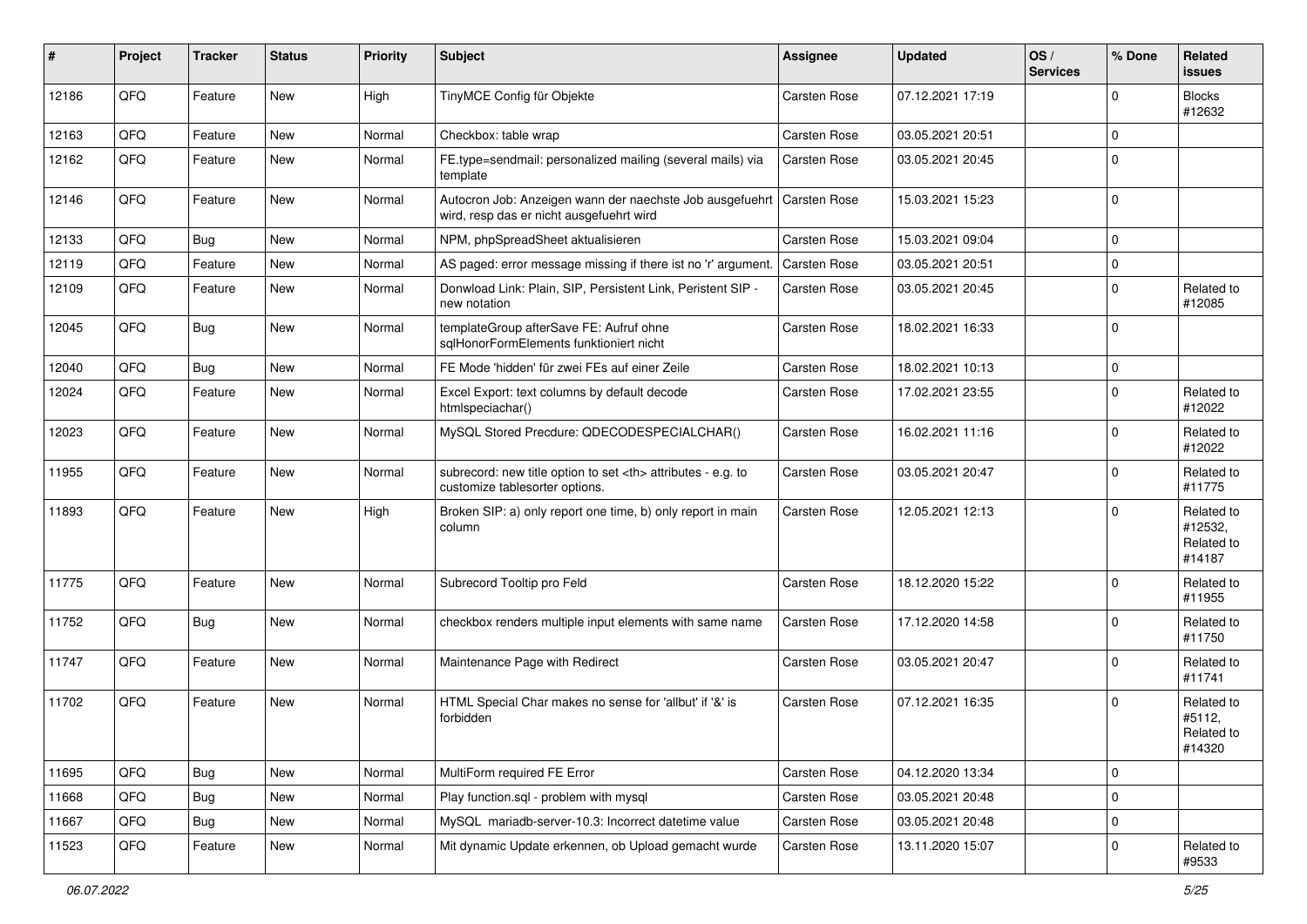| $\pmb{\sharp}$ | Project | <b>Tracker</b> | <b>Status</b> | <b>Priority</b> | <b>Subject</b>                                                                      | <b>Assignee</b>     | <b>Updated</b>   | OS/<br><b>Services</b> | % Done      | Related<br>issues                                                    |
|----------------|---------|----------------|---------------|-----------------|-------------------------------------------------------------------------------------|---------------------|------------------|------------------------|-------------|----------------------------------------------------------------------|
| 11516          | QFQ     | Feature        | <b>New</b>    | Normal          | Multi Page Form (Previous/Next Buttons)                                             | Carsten Rose        | 16.03.2021 17:52 |                        | $\Omega$    |                                                                      |
| 11504          | QFQ     | Feature        | New           | Normal          | Dynamic Update: Button text update for 'Save',' Close' &<br>'Delete'                | Carsten Rose        | 12.11.2020 23:44 |                        | $\Omega$    |                                                                      |
| 11460          | QFQ     | Feature        | New           | Normal          | Easier creation of changelog: gitchangelog                                          | Carsten Rose        | 12.06.2021 10:20 |                        | $\Omega$    | Related to<br>#13467                                                 |
| 11239          | QFQ     | <b>Bug</b>     | New           | Normal          | Radiobutton (plain): horizontales Rendern abhängig vom<br>Datentyp in der Datenbank | Carsten Rose        | 30.09.2020 18:37 |                        | $\Omega$    |                                                                      |
| 11080          | QFQ     | Feature        | New           | Normal          | Send MQTT messages                                                                  | Carsten Rose        | 29.08.2020 19:49 |                        | 0           |                                                                      |
| 10996          | QFQ     | Feature        | New           | Normal          | Download video via sip: no seek                                                     | Carsten Rose        | 12.08.2020 14:18 |                        | $\Omega$    |                                                                      |
| 10979          | QFQ     | Feature        | New           | Normal          | Ajax Calls an API - dataReport                                                      | Carsten Rose        | 11.05.2022 12:15 |                        | $\Omega$    |                                                                      |
| 10976          | QFQ     | Feature        | New           | Normal          | Excel Export Verbesserungen                                                         | Carsten Rose        | 06.08.2020 10:56 |                        | 0           |                                                                      |
| 10937          | QFQ     | Bug            | New           | Normal          | Fehler mit abhängigen Select- Feldern beim Positionieren                            | Carsten Rose        | 12.11.2020 23:45 |                        | $\Omega$    |                                                                      |
| 10819          | QFQ     | Feature        | New           | Normal          | Persistent SIP - second try                                                         | Carsten Rose        | 29.06.2020 23:02 |                        | $\Omega$    | Related to<br>#6261                                                  |
| 10714          | QFQ     | Feature        | New           | Normal          | multi Table Form                                                                    | Carsten Rose        | 16.03.2021 18:44 |                        | $\Omega$    |                                                                      |
| 10704          | QFQ     | <b>Bug</b>     | New           | Normal          | wkhtml problem rendering fullCalendar.js / fabric.js >><br>successor: puppeteer     | Carsten Rose        | 12.11.2020 23:45 |                        | $\Omega$    | Related to<br>#5024,<br>Related to<br>#4650,<br>Related to<br>#10715 |
| 10658          | QFQ     | Bug            | <b>New</b>    | Normal          | processReadOnly broken                                                              | <b>Carsten Rose</b> | 27.05.2020 17:55 |                        | $\Omega$    |                                                                      |
| 10640          | QFQ     | Bug            | New           | High            | TypeAhead Tag: FE editierbar trotz readOnly                                         | Carsten Rose        | 03.05.2021 21:12 |                        | $\Omega$    | Related to<br>#7795                                                  |
| 10593          | QFQ     | Feature        | <b>New</b>    | Normal          | label2: text behind input element                                                   | Carsten Rose        | 16.05.2020 10:57 |                        | $\Omega$    |                                                                      |
| 10588          | QFQ     | <b>Bug</b>     | New           | Normal          | typeahed Tag: Doku anpassen                                                         | Carsten Rose        | 12.11.2020 23:45 |                        | $\Omega$    |                                                                      |
| 10508          | QFQ     | <b>Bug</b>     | New           | High            | Multi Form broken on Multi DB Instance                                              | Carsten Rose        | 03.05.2021 21:12 |                        | $\Omega$    |                                                                      |
| 10506          | QFQ     | <b>Bug</b>     | New           | High            | Template Group broken on MultiDB instance                                           | Carsten Rose        | 03.05.2021 21:12 |                        | $\mathbf 0$ | Related to<br>#10505                                                 |
| 10322          | QFQ     | <b>Bug</b>     | New           | Normal          | FormElement / Radio: missing column 'enum' >> FE not<br>reported                    | Carsten Rose        | 07.05.2020 09:37 |                        | $\Omega$    |                                                                      |
| 10119          | QFQ     | Feature        | New           | Normal          | Dropdown (selectlist) & TypeAhead: format and catagorize<br>list                    | Carsten Rose        | 07.05.2020 09:36 |                        | $\Omega$    |                                                                      |
| 10115          | QFQ     | Feature        | New           | Normal          | TypeAhead: static list                                                              | Carsten Rose        | 26.02.2020 16:42 |                        | 100         |                                                                      |
| 10082          | QFQ     | Bug            | <b>New</b>    | Normal          | FE.type=SELECT - 'sanatize' Class                                                   | Carsten Rose        | 07.05.2020 09:36 |                        | $\Omega$    | Related to<br>#10081                                                 |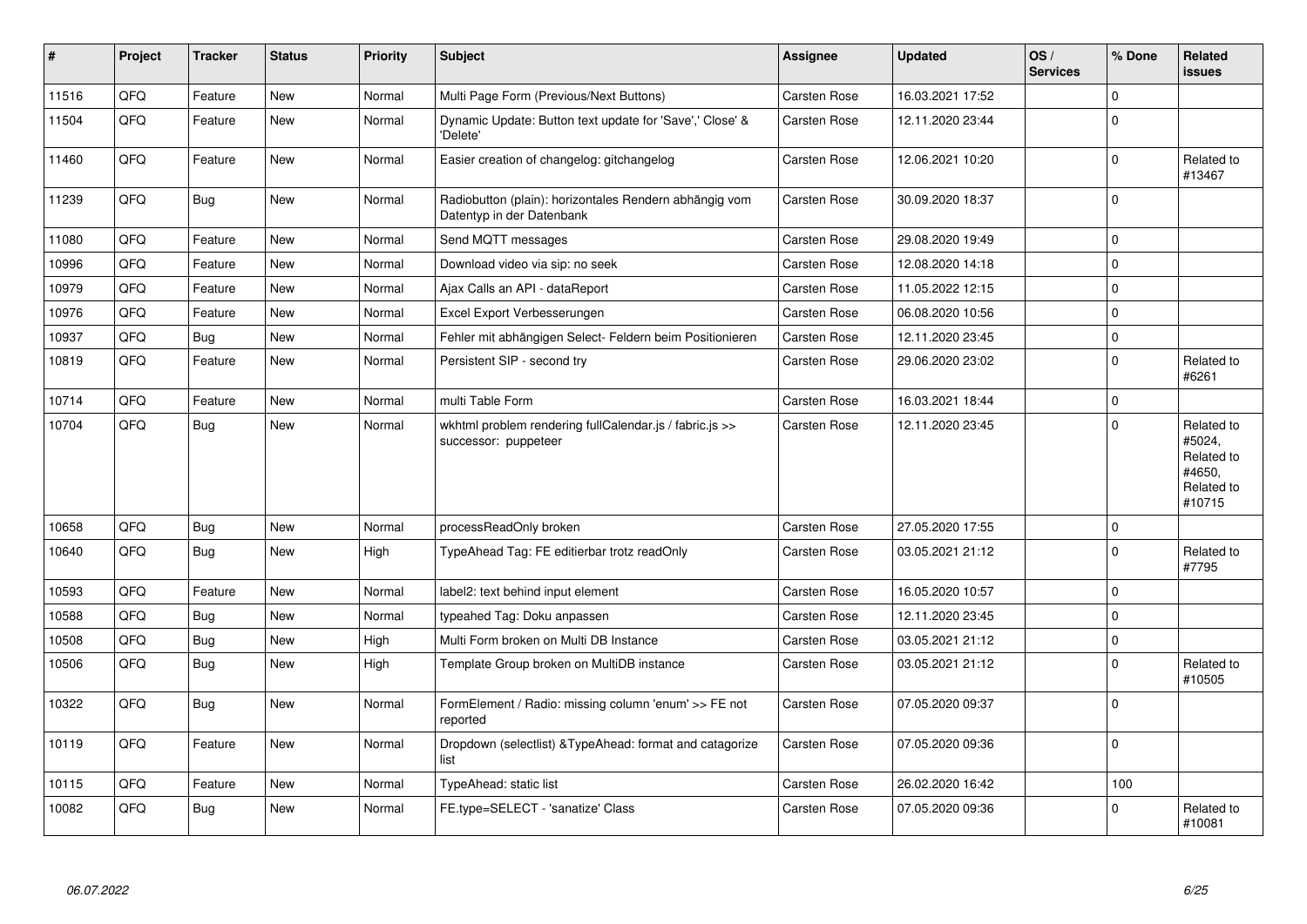| #     | Project | <b>Tracker</b> | <b>Status</b> | <b>Priority</b> | <b>Subject</b>                                                                                                                        | <b>Assignee</b>     | <b>Updated</b>   | OS/<br><b>Services</b> | % Done      | Related<br>issues                                                    |
|-------|---------|----------------|---------------|-----------------|---------------------------------------------------------------------------------------------------------------------------------------|---------------------|------------------|------------------------|-------------|----------------------------------------------------------------------|
| 10081 | QFQ     | Bug            | New           | High            | Stale record lock after 'forbidden' character                                                                                         | <b>Carsten Rose</b> | 03.05.2021 21:12 |                        | $\Omega$    | Related to<br>#10082.<br>Related to<br>#9789                         |
| 10080 | QFQ     | Feature        | New           | Normal          | Popup on 'save' / 'close': configure dialog (answer<br>yes/no/cancle/)                                                                | <b>Carsten Rose</b> | 28.03.2021 20:52 |                        | $\mathbf 0$ | Is duplicate<br>of #12262                                            |
| 10014 | QFQ     | Feature        | New           | Normal          | Manual.rst: describe behaviour and process order of<br>fillStoreVar, slaveId, sqlBefore,                                              | Carsten Rose        | 01.02.2020 22:31 |                        | $\mathbf 0$ |                                                                      |
| 9983  | QFQ     | Feature        | New           | Normal          | Report Notation: new keyword 'range'                                                                                                  | <b>Carsten Rose</b> | 01.02.2020 15:55 |                        | $\pmb{0}$   |                                                                      |
| 9927  | QFQ     | Feature        | New           | Normal          | QFQ Update: a) Update nur machen wenn BE User<br>eingeloggt ist., b) Bei Fehler genaue Meldung welcher<br>Updateschritt Probleme hat. | <b>Carsten Rose</b> | 22.01.2020 12:59 |                        | $\mathbf 0$ |                                                                      |
| 9811  | QFQ     | Feature        | New           | Normal          | Report: tag every n'th row                                                                                                            | Carsten Rose        | 01.02.2020 23:22 |                        | $\mathbf 0$ |                                                                      |
| 9783  | QFQ     | <b>Bug</b>     | New           | Normal          | Email with special characters                                                                                                         | Carsten Rose        | 01.02.2020 23:22 |                        | $\pmb{0}$   |                                                                      |
| 9781  | QFQ     | Feature        | New           | Normal          | Button: CSS class to make buttons smaller                                                                                             | <b>Carsten Rose</b> | 01.02.2020 23:22 |                        | $\mathbf 0$ |                                                                      |
| 9777  | QFQ     | Feature        | New           | Normal          | Logging QFQ Variables                                                                                                                 | <b>Carsten Rose</b> | 16.12.2019 17:17 |                        | $\pmb{0}$   |                                                                      |
| 9773  | QFQ     | Bug            | New           | Normal          | form.parameter.formModeGlobal=requiredOff                                                                                             | <b>Carsten Rose</b> | 01.02.2020 15:56 |                        | $\pmb{0}$   |                                                                      |
| 9707  | QFQ     | Feature        | New           | Normal          | SIP security: encode pageId and check pageId on decode                                                                                | <b>Carsten Rose</b> | 01.02.2020 23:22 |                        | $\pmb{0}$   |                                                                      |
| 9706  | QFQ     | Feature        | New           | Normal          | Multi File Upload (hidden template group)                                                                                             | <b>Carsten Rose</b> | 01.02.2020 23:22 |                        | $\mathbf 0$ | Related to<br>#7521,<br>Related to<br>#5562,<br>Related to<br>#13330 |
| 9602  | QFQ     | Feature        | New           | Normal          | Form definition as JSON                                                                                                               | <b>Carsten Rose</b> | 01.02.2020 23:21 |                        | $\mathbf 0$ | Related to<br>#9600                                                  |
| 9537  | QFQ     | Feature        | New           | Normal          | FormEditor: Edit fieldset in FrontEnd                                                                                                 | Carsten Rose        | 01.02.2020 23:22 |                        | $\mathbf 0$ |                                                                      |
| 9533  | QFQ     | <b>Bug</b>     | New           | Normal          | FE.type=upload: Check in 'beforeSave' if upload is given                                                                              | <b>Carsten Rose</b> | 01.02.2020 23:22 |                        | $\mathbf 0$ | Related to<br>#11523                                                 |
| 9531  | QFQ     | <b>Bug</b>     | New           | High            | FE File: Dynamic Update / modeSql / required detected<br>even it not set                                                              | <b>Carsten Rose</b> | 11.06.2021 20:32 |                        | $\mathbf 0$ | Related to<br>#12398                                                 |
| 9352  | QFQ     | Feature        | New           | Normal          | FE 'Native' fire slaveld, sqlAfter, sqlIns                                                                                            | Carsten Rose        | 01.02.2020 23:22 |                        | $\mathbf 0$ |                                                                      |
| 9348  | QFG     | Feature        | New           | Normal          | defaultThumbnailSize: pre render thumbnails                                                                                           | Carsten Rose        | 12.06.2021 09:05 |                        | 0           |                                                                      |
| 9347  | QFQ     | Bug            | New           | High            | FE.type=upload with dynamic show/hidden: required not<br>detected                                                                     | Carsten Rose        | 12.06.2021 10:40 |                        | $\Omega$    | Related to<br>#5305,<br>Related to<br>#12398                         |
| 9317  | QFQ     | <b>Bug</b>     | New           | Normal          | FE.type=note: with dynamic show/hidden an empty label<br>causes trouble                                                               | Carsten Rose        | 01.02.2020 23:22 |                        | 0           |                                                                      |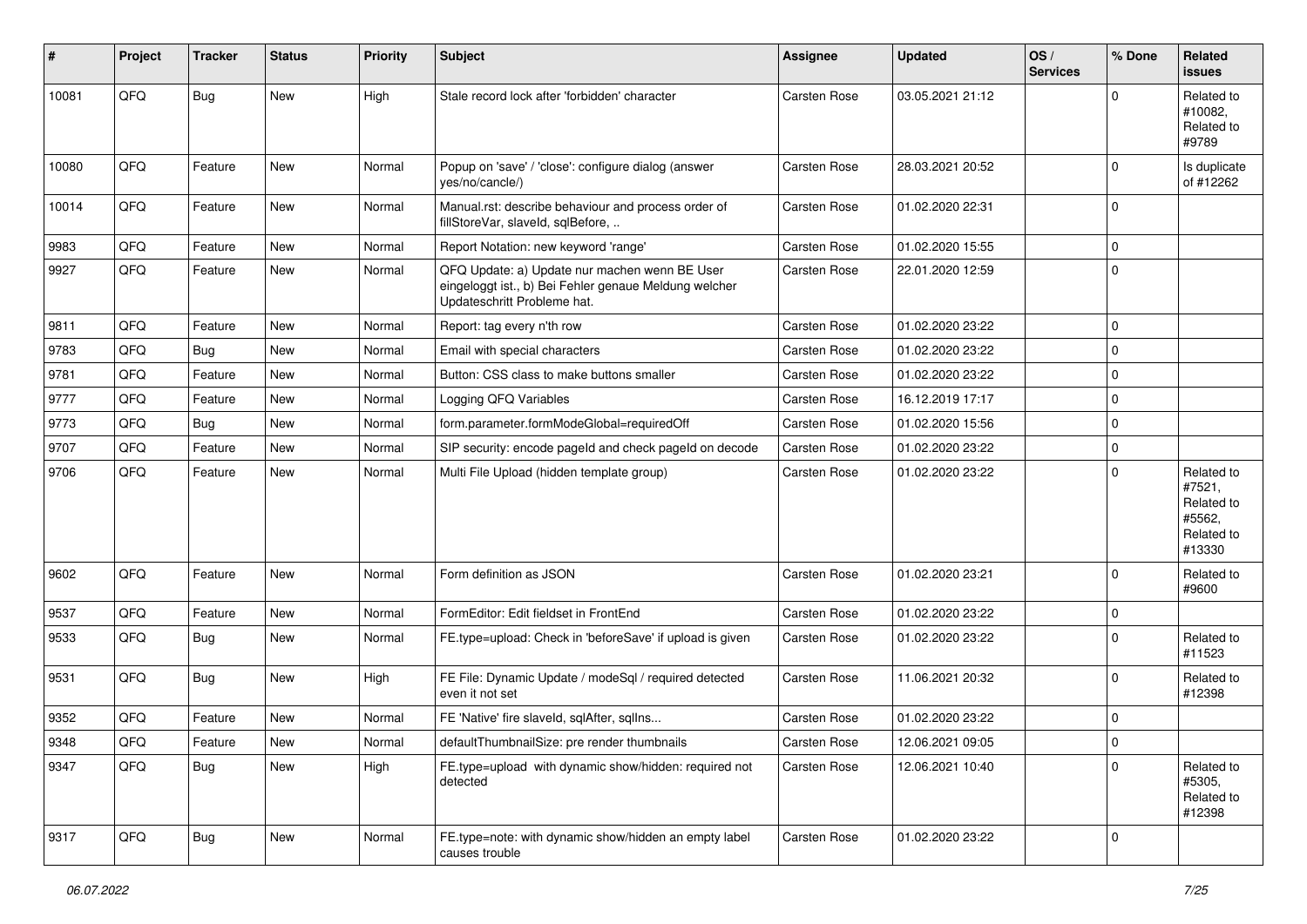| #    | Project | <b>Tracker</b> | <b>Status</b> | <b>Priority</b> | <b>Subject</b>                                                                                         | <b>Assignee</b>     | <b>Updated</b>   | OS/<br><b>Services</b> | % Done      | Related<br>issues      |
|------|---------|----------------|---------------|-----------------|--------------------------------------------------------------------------------------------------------|---------------------|------------------|------------------------|-------------|------------------------|
| 9275 | QFQ     | Bug            | <b>New</b>    | Normal          | autcron: t3 page, which takes to long to respond, is not<br>reported properly                          | <b>Carsten Rose</b> | 01.02.2020 23:22 |                        | 100         |                        |
| 9221 | QFQ     | Feature        | <b>New</b>    | Normal          | typeAhead: Zeichenlimite ausschalten                                                                   | Carsten Rose        | 29.06.2022 22:36 |                        | $\Omega$    |                        |
| 9208 | QFQ     | Feature        | New           | Normal          | Manage 'recent' records                                                                                | Carsten Rose        | 01.02.2020 23:22 |                        | $\Omega$    |                        |
| 9177 | QFQ     | Bug            | <b>New</b>    | Normal          | Bug? QFQ tries to save an action FE, which has real<br>existing column name                            | Carsten Rose        | 01.02.2020 23:22 |                        | $\Omega$    |                        |
| 9136 | QFQ     | Feature        | <b>New</b>    | Normal          | Create ZIP files with dynamic PDFs                                                                     | <b>Carsten Rose</b> | 06.07.2022 13:21 |                        | $\Omega$    |                        |
| 9129 | QFQ     | Feature        | New           | Normal          | sqlValidate: Message as notification, not as error                                                     | Carsten Rose        | 01.02.2020 23:22 |                        | $\Omega$    | Related to<br>#9128    |
| 9128 | QFQ     | Feature        | <b>New</b>    | Normal          | Error Message: not replaced variables- a) replace back to<br>'{{', b) underline                        | <b>Carsten Rose</b> | 01.02.2020 23:22 |                        | $\Omega$    | Related to<br>#9129    |
| 9127 | QFQ     | <b>Bug</b>     | New           | Normal          | Error Message: change 'roll over' color - text not readable                                            | <b>Carsten Rose</b> | 01.02.2020 23:22 |                        | $\Omega$    |                        |
| 9077 | QFQ     | <b>Bug</b>     | <b>New</b>    | Normal          | typeAheadSql: report broken SQL                                                                        | Carsten Rose        | 29.06.2022 22:35 |                        | $\Omega$    | Related to<br>#4018    |
| 9013 | QFQ     | <b>Bug</b>     | <b>New</b>    | Normal          | Error in Twig template not handled                                                                     | Carsten Rose        | 20.10.2021 13:43 |                        | $\Omega$    |                        |
| 8975 | QFQ     | Feature        | New           | Normal          | Report Notation: 2.0                                                                                   | Carsten Rose        | 01.02.2020 23:22 |                        | $\Omega$    | Related to<br>#8963    |
| 8962 | QFQ     | Feature        | <b>New</b>    | High            | allow for form fields with identical names                                                             | Carsten Rose        | 03.05.2021 21:14 |                        | 0           |                        |
| 8806 | QFQ     | Feature        | New           | Normal          | SOL Function nl2br                                                                                     | Carsten Rose        | 01.02.2020 23:22 |                        | $\Omega$    |                        |
| 8719 | QFQ     | Feature        | <b>New</b>    | Normal          | extraButtonLock: add support for 0/1                                                                   | Carsten Rose        | 01.02.2020 23:22 |                        | $\mathbf 0$ |                        |
| 8702 | QFQ     | Feature        | <b>New</b>    | Normal          | Load Record which is locked: missing user info                                                         | Carsten Rose        | 11.12.2019 16:16 |                        | $\Omega$    | Related to<br>#9789    |
| 8668 | QFQ     | <b>Bug</b>     | <b>New</b>    | High            | Pill disabled: dyamic mode 'hidden' not respected - FE is still<br>required                            | <b>Carsten Rose</b> | 03.05.2021 21:14 |                        | $\Omega$    |                        |
| 8431 | QFQ     | <b>Bug</b>     | New           | High            | autocron.php with wrong path                                                                           | Carsten Rose        | 03.05.2021 21:14 |                        | $\Omega$    |                        |
| 8336 | QFQ     | Feature        | <b>New</b>    | Normal          | Form > modified > Close New: a) Optional disable popup, b)<br>custom text, c) mode on save: close stay | Carsten Rose        | 01.02.2020 23:22 |                        | 0           | Related to<br>#8335    |
| 8217 | QFQ     | Feature        | <b>New</b>    | Normal          | if-elseif-else construct                                                                               | Carsten Rose        | 16.03.2021 18:41 |                        | $\Omega$    | Related to<br>#10716   |
| 8187 | QFQ     | Feature        | New           | Normal          | Subrecord: enable/hide new button - make new/edit/delete<br>customizeable.                             | <b>Carsten Rose</b> | 06.03.2021 18:44 |                        | $\Omega$    | Related to<br>#11326   |
| 8089 | QFQ     | Feature        | New           | Normal          | Copy/Paste for FormElements                                                                            | Carsten Rose        | 01.02.2020 23:22 |                        | 0           |                        |
| 8083 | QFQ     | Bug            | New           | High            | FormEditor: primary table list does not respect<br>'indexDb={{indexData:Y}}'                           | Carsten Rose        | 03.05.2021 21:14 |                        | 0           | Has duplicate<br>#6678 |
| 8049 | QFQ     | Bug            | New           | Normal          | FE.type=note, column 'value': text moves some pixel to top<br>after save                               | Carsten Rose        | 01.02.2020 23:22 |                        | 0           |                        |
| 7924 | QFQ     | Feature        | New           | Normal          | Radio/Checkbox with Tooltip                                                                            | Carsten Rose        | 01.02.2020 23:22 |                        | $\pmb{0}$   |                        |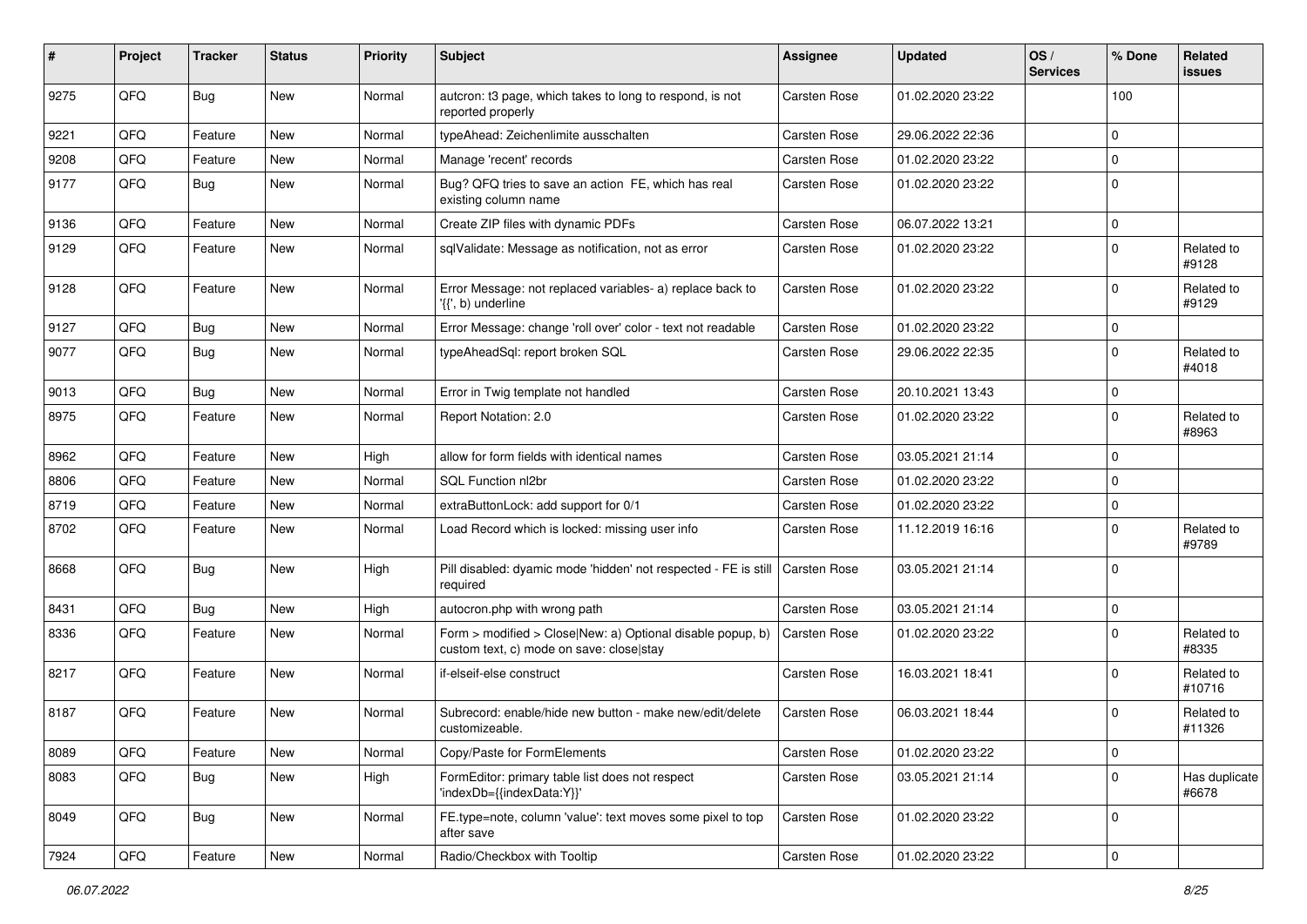| #    | Project | <b>Tracker</b> | <b>Status</b> | <b>Priority</b> | Subject                                                                                               | Assignee            | <b>Updated</b>   | OS/<br><b>Services</b> | % Done      | Related<br>issues    |
|------|---------|----------------|---------------|-----------------|-------------------------------------------------------------------------------------------------------|---------------------|------------------|------------------------|-------------|----------------------|
| 7920 | QFQ     | Feature        | New           | Normal          | FE: Syntax Highlight, Zeinlenumbruch                                                                  | <b>Carsten Rose</b> | 01.02.2020 10:03 |                        | $\Omega$    |                      |
| 7899 | QFQ     | Bug            | New           | High            | Fe.type=password / retype / required: always complain<br>about missing value                          | Carsten Rose        | 03.05.2021 21:14 |                        | $\Omega$    |                      |
| 7890 | QFQ     | <b>Bug</b>     | New           | Normal          | FormElement 'required': extraButtonInfo not aligned                                                   | Carsten Rose        | 11.06.2021 21:17 |                        | $\Omega$    | Related to<br>#11517 |
| 7850 | QFQ     | Feature        | New           | High            | Upload records: non 'pathFileName' column                                                             | Carsten Rose        | 03.05.2021 21:14 |                        | $\mathbf 0$ |                      |
| 7812 | QFQ     | Feature        | New           | Normal          | FE 'Subrecord' - new option 'subrecordShowFilter',<br>'subrecordPaging'                               | Carsten Rose        | 01.02.2020 23:22 |                        | 0           |                      |
| 7795 | QFQ     | Bug            | New           | Normal          | Readonly Form: Typeahead-Felder                                                                       | Carsten Rose        | 01.02.2020 23:22 |                        | $\mathbf 0$ | Related to<br>#10640 |
| 7685 | QFQ     | Bug            | New           | Normal          | Open FormElement from QFQ error message and save<br>modified record: error about missing {{formId:F}} | Carsten Rose        | 01.02.2020 23:22 |                        | $\Omega$    |                      |
| 7683 | QFQ     | Feature        | New           | Normal          | Special column names in '{{ SELECT  AS _link }}' should<br>be detected                                | Carsten Rose        | 01.02.2020 23:21 |                        | $\Omega$    |                      |
| 7681 | QFQ     | Feature        | New           | Normal          | Optional switch off 'check for modified record'                                                       | <b>Carsten Rose</b> | 01.02.2020 23:21 |                        | $\mathbf 0$ |                      |
| 7660 | QFQ     | Feature        | New           | Normal          | IMAP: import mails to DB, move / delete mails                                                         | Carsten Rose        | 01.02.2020 09:52 |                        | 0           |                      |
| 7650 | QFQ     | <b>Bug</b>     | New           | High            | Optional do not show 'required' sign on FormElement                                                   | Carsten Rose        | 03.05.2021 21:14 |                        | $\mathbf 0$ |                      |
| 7574 | QFQ     | <b>Bug</b>     | New           | Normal          | Substitute error: form element not reported / dont parse<br>Form.note                                 | Carsten Rose        | 01.02.2020 23:21 |                        | 0           |                      |
| 7547 | QFQ     | <b>Bug</b>     | New           | Normal          | Error Message in afterSave: wrong parameter column<br>reported                                        | Carsten Rose        | 01.02.2020 23:22 |                        | $\Omega$    |                      |
| 7524 | QFQ     | <b>Bug</b>     | New           | Normal          | QFQ throws a 'General Error' if 'fileadmin/protected/log/' is<br>not writeable                        | Carsten Rose        | 01.02.2020 23:22 |                        | $\Omega$    |                      |
| 7521 | QFQ     | Feature        | New           | Normal          | TemplateGroup: fe.type=upload                                                                         | Carsten Rose        | 01.02.2020 23:21 |                        | $\Omega$    | Related to<br>#9706  |
| 7520 | QFQ     | Feature        | New           | Normal          | QR Code:  AS _qr ( AS _link)                                                                          | <b>Carsten Rose</b> | 01.02.2020 23:22 |                        | 0           |                      |
| 7519 | QFQ     | Feature        | New           | Normal          | Select: Multi                                                                                         | Carsten Rose        | 01.02.2020 23:22 |                        | $\Omega$    |                      |
| 7513 | QFQ     | <b>Bug</b>     | New           | Normal          | Radios not correct aligned                                                                            | Carsten Rose        | 01.02.2020 23:22 |                        | $\mathbf 0$ |                      |
| 7512 | QFQ     | Bug            | New           | Normal          | FE: inputType=number >> 'pattern' is not respected                                                    | Carsten Rose        | 01.02.2020 23:22 |                        | 0           |                      |
| 7481 | QFQ     | Feature        | New           | Normal          | Detect 'BaseUrl' automatically                                                                        | Carsten Rose        | 01.02.2020 23:21 |                        | 0           |                      |
| 7480 | QFQ     | Feature        | New           | Normal          | Record History (Undo / Redo)                                                                          | Carsten Rose        | 11.12.2019 16:16 |                        | $\Omega$    | Related to<br>#2361  |
| 7342 | QFQ     | Feature        | New           | Normal          | add content = hide_this                                                                               | Carsten Rose        | 01.02.2020 23:21 |                        | $\mathbf 0$ |                      |
| 7280 | QFQ     | Feature        | New           | Normal          | recently used table                                                                                   | Carsten Rose        | 01.02.2020 23:21 |                        | $\mathbf 0$ |                      |
| 7261 | QFG     | Bug            | New           | Normal          | Report pathFilename for user without path, only the filename                                          | Carsten Rose        | 01.02.2020 23:21 |                        | $\mathbf 0$ |                      |
| 7239 | QFQ     | Feature        | New           | Normal          | TinyMCE: html tag whitelist                                                                           | Carsten Rose        | 01.02.2020 23:21 |                        | 0           | Related to<br>#14320 |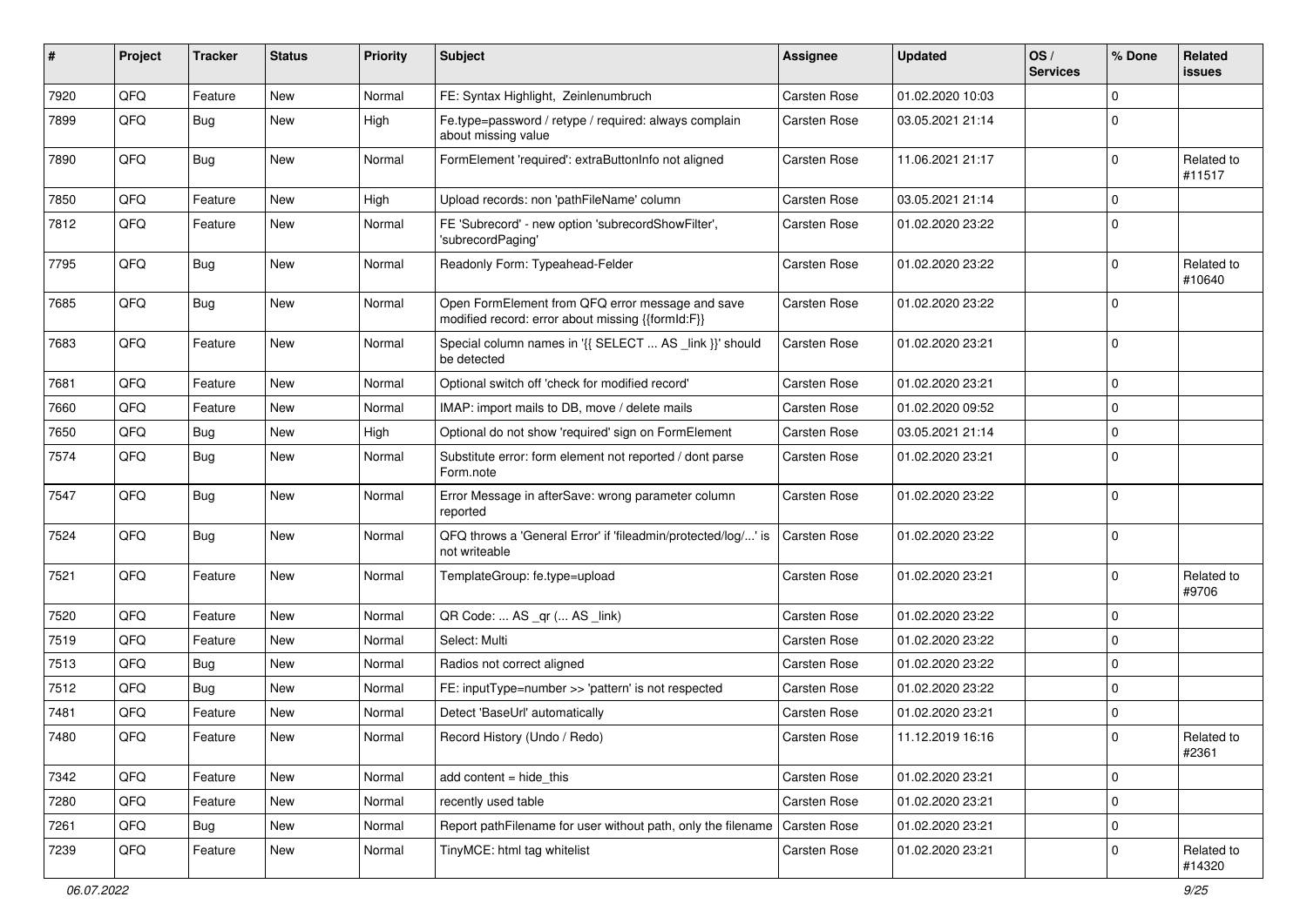| #    | Project | <b>Tracker</b> | <b>Status</b> | <b>Priority</b> | <b>Subject</b>                                                                                                             | <b>Assignee</b>     | <b>Updated</b>   | OS/<br><b>Services</b> | % Done      | Related<br><b>issues</b>                    |
|------|---------|----------------|---------------|-----------------|----------------------------------------------------------------------------------------------------------------------------|---------------------|------------------|------------------------|-------------|---------------------------------------------|
| 7219 | QFQ     | <b>Bug</b>     | <b>New</b>    | Normal          | typeSheadSql / typeAheadSqlPrefetch: change to curly<br>braces                                                             | Carsten Rose        | 01.02.2020 23:21 |                        | $\Omega$    |                                             |
| 7175 | QFQ     | Feature        | <b>New</b>    | Normal          | Upload: md5 hash as filename                                                                                               | Carsten Rose        | 01.02.2020 23:21 |                        | $\mathbf 0$ |                                             |
| 7119 | QFQ     | Feature        | New           | Normal          | Upload: scaleDownWidth, scaleDownHeight                                                                                    | <b>Carsten Rose</b> | 01.02.2020 23:21 |                        | $\mathbf 0$ |                                             |
| 7109 | QFQ     | Feature        | New           | Normal          | Dynamic Updates: row/element hide                                                                                          | Carsten Rose        | 01.02.2020 23:22 |                        | $\pmb{0}$   | Has duplicate<br>#4081                      |
| 7102 | QFQ     | Feature        | New           | Normal          | Comment sign in report: '#' and '--'                                                                                       | Carsten Rose        | 01.02.2020 23:21 |                        | $\Omega$    |                                             |
| 7099 | QFQ     | Feature        | <b>New</b>    | Normal          | <b>Redesign FormEditor</b>                                                                                                 | Carsten Rose        | 01.02.2020 23:21 |                        | $\mathbf 0$ |                                             |
| 7014 | QFQ     | Bug            | New           | Normal          | Sending invalid emails succeeds when<br>debug.redirectAllMailTo is set                                                     | Carsten Rose        | 01.02.2020 23:21 |                        | $\mathbf 0$ |                                             |
| 7002 | QFQ     | Bug            | <b>New</b>    | Normal          | Dynamic Update: row does not disappear / appear                                                                            | <b>Carsten Rose</b> | 01.02.2020 23:22 |                        | $\mathbf 0$ |                                             |
| 6912 | QFQ     | Bug            | New           | Normal          | error Message Var 'deadline' already set in SIP - in Form<br>with FE.value={{deadline:R:::{{deadlinePeriod:Y}}}}           | Carsten Rose        | 01.02.2020 23:21 |                        | $\pmb{0}$   |                                             |
| 6855 | QFQ     | Feature        | New           | Normal          | With {{feUser:U}}!={{feUser:T}}: Save / Delete: only possible<br>with {{feUserSave:U}}='yes' and '{{feUserDelete:U}}='yes' | <b>Carsten Rose</b> | 01.02.2020 23:21 |                        | $\mathbf 0$ |                                             |
| 6765 | QFQ     | Feature        | <b>New</b>    | Normal          | Moeglichkeit via QFQ eigene Logs zu schreiben                                                                              | <b>Carsten Rose</b> | 01.02.2020 23:21 |                        | $\mathbf 0$ |                                             |
| 6723 | QFQ     | Feature        | New           | Normal          | Report QFQ Installation and Version                                                                                        | <b>Carsten Rose</b> | 12.06.2021 09:07 |                        | $\mathbf 0$ |                                             |
| 6677 | QFQ     | Bug            | New           | Normal          | Error message FE Action Element: no/wrong FE reference<br>who cause the problem.                                           | Carsten Rose        | 01.02.2020 23:21 |                        | $\mathbf 0$ |                                             |
| 6609 | QFQ     | Feature        | New           | Normal          | Formlet: JSON API erweitern                                                                                                | Carsten Rose        | 01.02.2020 23:21 |                        | 50          |                                             |
| 6602 | QFQ     | Feature        | New           | Normal          | Formlet: in Report auf Mausklick ein mini-form oeffnen                                                                     | Carsten Rose        | 11.12.2019 16:16 |                        | $\Omega$    |                                             |
| 6594 | QFQ     | Feature        | <b>New</b>    | Normal          | Excel: on download, check if there is a valid sip                                                                          | <b>Carsten Rose</b> | 01.02.2020 23:21 |                        | $\Omega$    |                                             |
| 6483 | QFQ     | Bug            | <b>New</b>    | Normal          | R Store funktioniert nicht bei 'Report Notation' im FE                                                                     | Carsten Rose        | 01.02.2020 23:21 |                        | $\mathbf 0$ |                                             |
| 6462 | QFQ     | <b>Bug</b>     | New           | Normal          | File Upload: Nutzlose Fehlermeldung wenn Datei zu gross                                                                    | Carsten Rose        | 01.02.2020 23:21 |                        | $\Omega$    | Related to<br>#6139                         |
| 6437 | QFQ     | Feature        | New           | Normal          | Neuer Mode Button bei FormElementen                                                                                        | Carsten Rose        | 01.02.2020 23:21 |                        | $\Omega$    | Related to<br>#9668,<br>Blocked by<br>#9678 |
| 6292 | QFQ     | Feature        | New           | Normal          | Download: File speichern mit Hash aber original Filename in<br>der Datenbank vermerken fuer Downloads                      | Carsten Rose        | 01.02.2020 23:21 |                        | $\mathbf 0$ |                                             |
| 6289 | QFQ     | Feature        | <b>New</b>    | Normal          | Form: Log                                                                                                                  | <b>Carsten Rose</b> | 01.02.2020 23:21 |                        | $\mathbf 0$ |                                             |
| 6261 | QFQ     | Feature        | New           | Normal          | Persistent SIP                                                                                                             | Carsten Rose        | 12.06.2021 09:07 |                        | $\Omega$    | Related to<br>#10819                        |
| 5782 | QFQ     | Feature        | New           | Normal          | NextCloud API                                                                                                              | <b>Carsten Rose</b> | 01.02.2020 10:02 |                        | $\mathbf 0$ |                                             |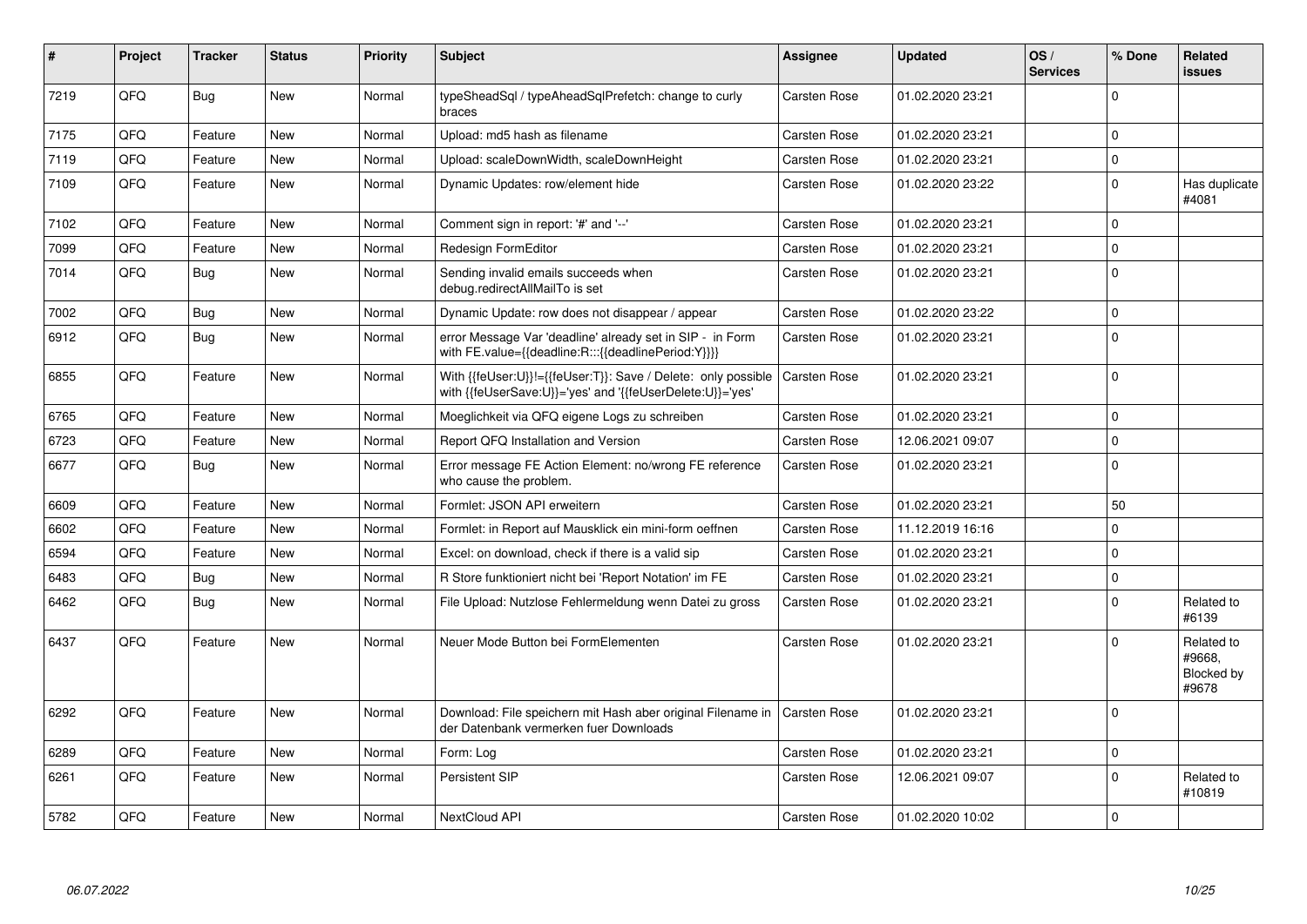| $\vert$ # | Project | <b>Tracker</b> | <b>Status</b> | <b>Priority</b> | <b>Subject</b>                                                                                         | <b>Assignee</b>     | <b>Updated</b>   | OS/<br><b>Services</b> | % Done   | Related<br><b>issues</b>                    |
|-----------|---------|----------------|---------------|-----------------|--------------------------------------------------------------------------------------------------------|---------------------|------------------|------------------------|----------|---------------------------------------------|
| 5715      | QFQ     | Feature        | <b>New</b>    | High            | PDF Caching                                                                                            | Carsten Rose        | 03.05.2021 21:14 |                        | $\Omega$ | Related to<br>#5851,<br>Related to<br>#6357 |
| 5576      | QFQ     | Bug            | <b>New</b>    | Normal          | Using MySQL 'DROP' requires privilege - wich is not really<br>necessary.                               | Carsten Rose        | 01.02.2020 23:21 |                        | $\Omega$ |                                             |
| 5559      | QFQ     | Bug            | New           | Normal          | FE.type = Upload: 'accept' might contain variables                                                     | Carsten Rose        | 11.05.2020 21:23 |                        | $\Omega$ |                                             |
| 5459      | QFQ     | Bug            | New           | High            | Multi DB: spread system tables between 'QFQ' and<br>'Data'-DB                                          | <b>Carsten Rose</b> | 03.05.2021 21:14 |                        | $\Omega$ | Related to<br>#4720                         |
| 5345      | QFQ     | Feature        | New           | Normal          | Report: UPDATE / INSERT / DELETE statements should<br>trigger subqueries, depending on the result.     | Carsten Rose        | 27.05.2020 16:11 |                        | $\Omega$ |                                             |
| 5305      | QFQ     | <b>Bug</b>     | New           | Normal          | Upload FormElement: nicht disabled by readonly Form                                                    | <b>Carsten Rose</b> | 16.06.2021 13:43 |                        | $\Omega$ | Related to<br>#9347,<br>Related to<br>#9834 |
| 5221      | QFQ     | <b>Bug</b>     | New           | High            | Download Dialog: Bleibt stehen in FF wenn Datei<br>automatisch gespeichert wird.                       | <b>Carsten Rose</b> | 03.05.2021 21:14 |                        | $\Omega$ |                                             |
| 5131      | QFQ     | Feature        | <b>New</b>    | Normal          | Activate Spin Gear ('wait/busy' indicator) via LINK attribute                                          | Carsten Rose        | 01.02.2020 23:21 |                        | $\Omega$ |                                             |
| 4756      | QFQ     | Bug            | New           | Normal          | Form dirty even nothing changes                                                                        | Carsten Rose        | 11.12.2019 16:16 |                        | $\Omega$ |                                             |
| 4413      | QFQ     | Feature        | <b>New</b>    | Normal          | fieldset: show/hidden, modeSql, dynamicUpdate                                                          | Carsten Rose        | 09.02.2022 15:19 |                        | $\Omega$ |                                             |
| 4250      | QFQ     | Feature        | New           | Normal          | AutoCron in QFQ via PHP                                                                                | Carsten Rose        | 01.02.2020 23:21 |                        | $\Omega$ | Related to<br>#3292,<br>Related to<br>#3291 |
| 4082      | QFQ     | Feature        | <b>New</b>    | Normal          | Dynamic Update: modeSql - useful default                                                               | Carsten Rose        | 01.02.2020 23:22 |                        | $\Omega$ |                                             |
| 4050      | QFQ     | Feature        | New           | Normal          | sgl.log: 1) FormElement ID which causes a specific action,<br>2) Result in the same row.               | <b>Carsten Rose</b> | 15.04.2020 11:35 |                        | $\Omega$ | Related to<br>#5458                         |
| 4023      | QFQ     | Feature        | New           | Normal          | prepared statements - FE action: salveld, sqllnsert,<br>sqlUpdate, sqlDelete, sqlBefore, sqlAfter      | Carsten Rose        | 11.12.2019 16:15 |                        | $\Omega$ |                                             |
| 4018      | QFQ     | Feature        | <b>New</b>    | Normal          | typeahead: long query parameter / answer triggers 'Attack<br>detected' and purges current SIP storage. | Carsten Rose        | 29.06.2022 22:46 |                        | $\Omega$ | Related to<br>#9077                         |
| 3727      | QFQ     | Feature        | New           | High            | Security: Session Hijacking erschweren                                                                 | Carsten Rose        | 03.05.2021 21:14 |                        | 0        |                                             |
| 3547      | QFQ     | Bug            | <b>New</b>    | Normal          | FE of type 'note' causes writing of empty fields.                                                      | Carsten Rose        | 01.02.2020 23:21 |                        | $\Omega$ |                                             |
| 3504      | QFQ     | Feature        | New           | Normal          | Logging: welche Action FEs werden wann wie ausgefuehrt                                                 | <b>Carsten Rose</b> | 01.02.2020 23:21 |                        | $\Omega$ | Related to<br>#5458.<br>Related to<br>#4092 |
| 3432      | QFQ     | Feature        | New           | Normal          | subrecord: dynamicUpdate                                                                               | <b>Carsten Rose</b> | 11.06.2020 21:10 |                        | $\Omega$ | Related to<br>#5691                         |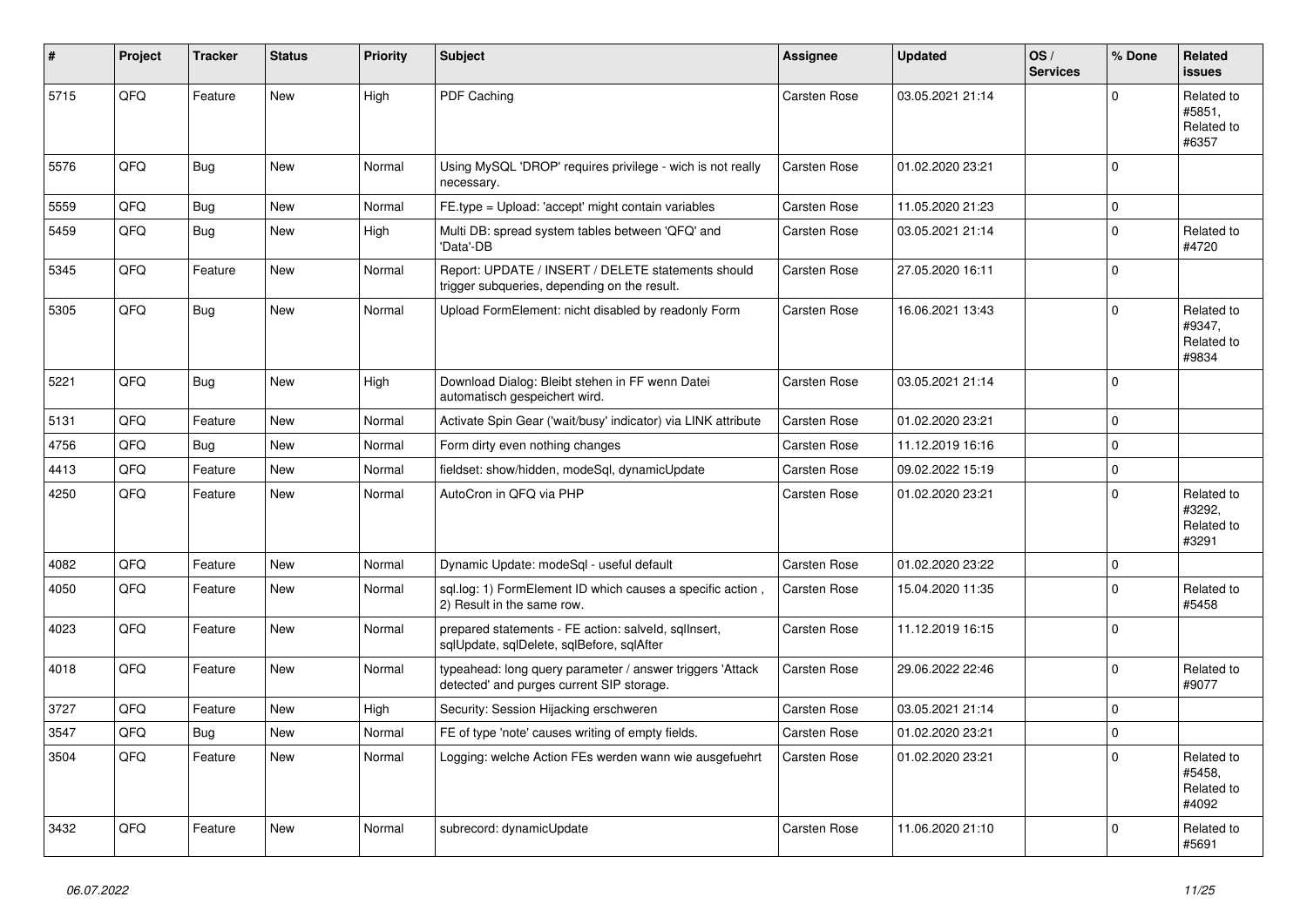| $\vert$ # | Project | <b>Tracker</b> | <b>Status</b> | <b>Priority</b> | <b>Subject</b>                                                                                    | Assignee            | <b>Updated</b>   | OS/<br><b>Services</b> | % Done       | Related<br><b>issues</b>                                               |
|-----------|---------|----------------|---------------|-----------------|---------------------------------------------------------------------------------------------------|---------------------|------------------|------------------------|--------------|------------------------------------------------------------------------|
| 2361      | QFQ     | Feature        | <b>New</b>    | Normal          | Logging wer/wann/wo welches Formular aufgerufen hat                                               | Carsten Rose        | 11.12.2019 16:15 |                        | $\Omega$     | Related to<br>#4432,<br>Related to<br>#7480                            |
| 14371     | QFQ     | Feature        | Priorize      | Normal          | <b>LDAP via REPORT</b>                                                                            | Carsten Rose        | 19.06.2022 16:37 |                        | $\mathbf 0$  |                                                                        |
| 14290     | QFQ     | Feature        | Priorize      | Normal          | FormEditor: Show Table Definition                                                                 | Carsten Rose        | 19.06.2022 16:37 |                        | $\mathbf 0$  |                                                                        |
| 14283     | QFQ     | <b>Bug</b>     | Priorize      | Normal          | HEIC / HEIF convert doesn't trigger                                                               | Carsten Rose        | 19.06.2022 16:37 |                        | $\Omega$     |                                                                        |
| 12504     | QFQ     | Feature        | Priorize      | Normal          | sql.log: report fe.id                                                                             | Carsten Rose        | 05.05.2021 22:09 |                        | $\mathbf 0$  |                                                                        |
| 12503     | QFQ     | Feature        | Priorize      | Normal          | Detect dangerous UPDATE statement with missing WHERE                                              | Carsten Rose        | 05.05.2021 22:09 |                        | $\mathbf 0$  |                                                                        |
| 12452     | QFQ     | Feature        | Priorize      | Normal          | BaseURL: alsways with '/' at the end                                                              | Carsten Rose        | 19.06.2022 13:45 |                        | $\Omega$     | Related to<br>#10782                                                   |
| 12325     | QFQ     | Bug            | Priorize      | Normal          | MultiDB form.dblndex not working for report syntax                                                | Carsten Rose        | 07.09.2021 13:37 |                        | $\Omega$     | Related to<br>#12145,<br>Related to<br>#12314                          |
| 11320     | QFQ     | Feature        | Priorize      | Normal          | Typo3 Version 10 support                                                                          | Carsten Rose        | 05.05.2021 22:09 |                        | $\mathbf 0$  |                                                                        |
| 10015     | QFQ     | Feature        | Priorize      | Normal          | Monospace in Textarea                                                                             | Carsten Rose        | 03.02.2020 13:40 |                        | $\mathbf{0}$ |                                                                        |
| 10012     | QFQ     | Feature        | Priorize      | Normal          | redirectAllMailTo: {{beEmail:T}}                                                                  | Carsten Rose        | 08.05.2021 09:54 |                        | $\mathbf 0$  | Related to<br>#12412,<br>Related to<br>#12413,<br>Related to<br>#10011 |
| 10011     | QFQ     | Feature        | Priorize      | Normal          | Offer new STORE_TYPO3 Variable 'beUser', 'beEmail'                                                | <b>Carsten Rose</b> | 08.05.2021 09:51 |                        | $\Omega$     | Related to<br>#10012,<br>Related to<br>#12511                          |
| 10005     | QFQ     | Feature        | Priorize      | Normal          | Report / special column name:  AS _calendar                                                       | Carsten Rose        | 03.06.2020 17:28 |                        | $\mathbf 0$  |                                                                        |
| 9975      | QFQ     | Bug            | Priorize      | Normal          | Dropdown Menu: 'r:3' broken                                                                       | Carsten Rose        | 01.02.2020 10:13 |                        | $\mathbf 0$  |                                                                        |
| 9968      | QFQ     | Feature        | Priorize      | Normal          | Tooltip in Links for Developer                                                                    | Carsten Rose        | 01.02.2020 23:17 |                        | $\mathbf 0$  |                                                                        |
| 9958      | QFQ     | <b>Bug</b>     | Priorize      | Normal          | Broken subrecord query: no error message                                                          | Carsten Rose        | 05.02.2021 15:15 |                        | $\mathbf 0$  |                                                                        |
| 9947      | QFQ     | Bug            | Priorize      | Normal          | Unwanted error message if missing 'typeAheadSqlPrefetch'                                          | Carsten Rose        | 01.02.2020 10:13 |                        | $\mathbf 0$  |                                                                        |
| 9928      | QFQ     | Feature        | Priorize      | Normal          | SpecialColumnName: a) Deprecated: ' AS "_+tag " ', b)<br>New: ' AS "_ <tag1><tag2>"</tag2></tag1> | Carsten Rose        | 01.02.2020 23:17 |                        | $\mathbf 0$  | Related to<br>#9929                                                    |
| 9900      | QFQ     | Feature        | Priorize      | Normal          | Generic API Call: tt-content record >> JSON                                                       | Carsten Rose        | 01.02.2020 10:13 |                        | $\Omega$     |                                                                        |
| 9862      | QFQ     | Bug            | Priorize      | Normal          | Failed writing to sql mail qfq.log should throw an exception                                      | <b>Carsten Rose</b> | 01.02.2020 10:13 |                        | $\mathbf 0$  |                                                                        |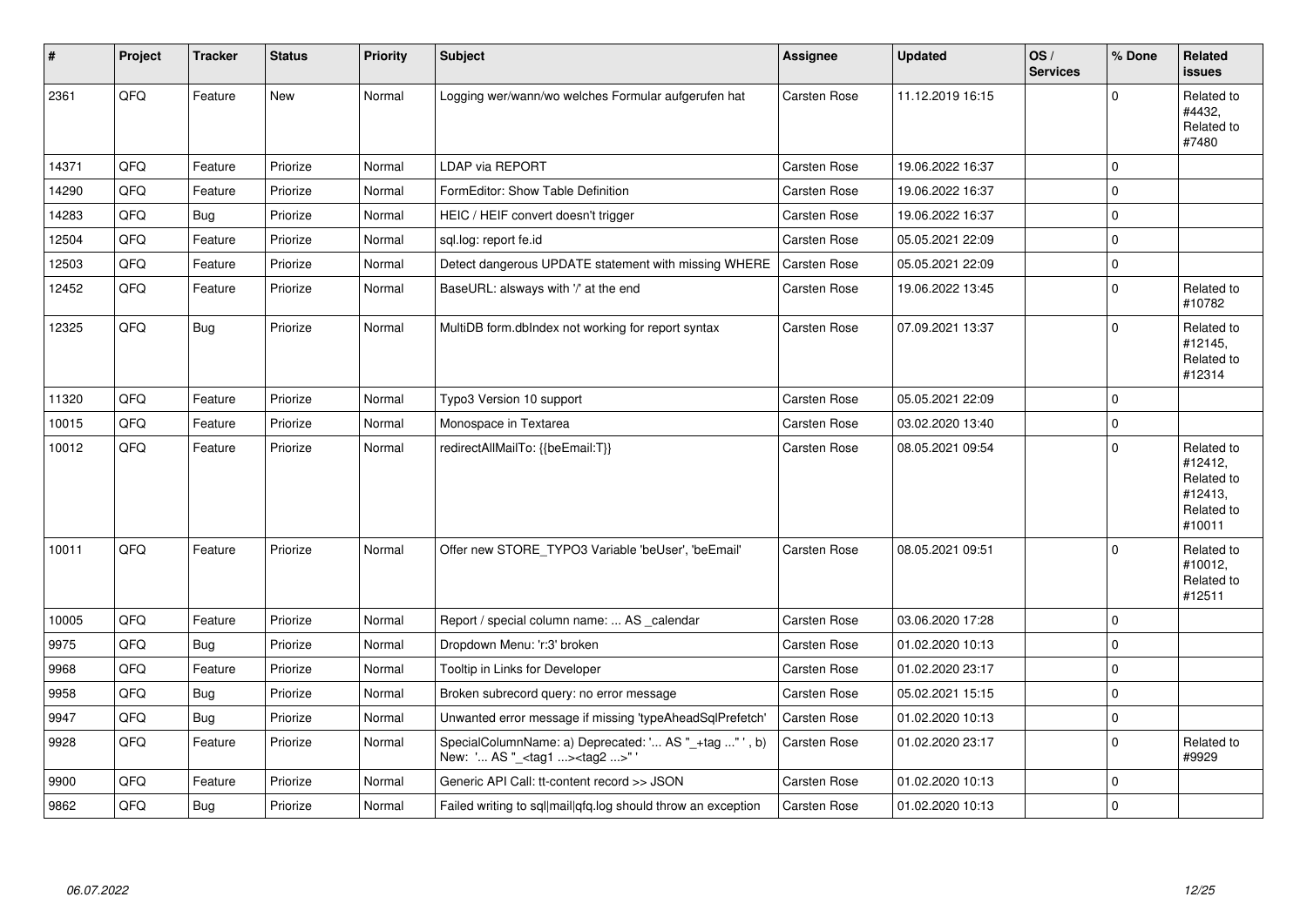| #    | Project | <b>Tracker</b> | <b>Status</b> | <b>Priority</b> | <b>Subject</b>                                                                                           | <b>Assignee</b>     | <b>Updated</b>   | OS/<br><b>Services</b> | % Done   | Related<br><b>issues</b>                                                |
|------|---------|----------------|---------------|-----------------|----------------------------------------------------------------------------------------------------------|---------------------|------------------|------------------------|----------|-------------------------------------------------------------------------|
| 9834 | QFQ     | Bug            | Priorize      | Normal          | Input elements with tag 'disabled' are missing on<br>form-submit: server option 'processReadOnly' broken | Carsten Rose        | 07.12.2021 16:43 |                        | $\Omega$ | Related to<br>#9691,<br>Related to<br>#5305, Has<br>duplicate<br>#12331 |
| 9668 | QFQ     | Feature        | Priorize      | Normal          | Form.mode: rename 'hidden' to 'hide'                                                                     | Carsten Rose        | 05.05.2021 22:14 |                        | $\Omega$ | Related to<br>#6437                                                     |
| 9534 | QFQ     | <b>Bug</b>     | Priorize      | Urgent          | FE.type=upload: 'Unknown Mode: ID"                                                                       | <b>Carsten Rose</b> | 03.05.2021 21:14 |                        | $\Omega$ | Related to<br>#9532                                                     |
| 9394 | QFQ     | Feature        | Priorize      | Normal          | REST: allow for non numerical ids in get requests                                                        | Carsten Rose        | 05.05.2021 22:10 |                        | $\Omega$ |                                                                         |
| 9346 | QFQ     | Feature        | Priorize      | Normal          | beforeSave: check if an upload is given                                                                  | Carsten Rose        | 11.06.2021 21:18 |                        | 0        |                                                                         |
| 9173 | QFQ     | Bug            | Priorize      | Urgent          | Stale Record Lock: Firefox                                                                               | Carsten Rose        | 03.05.2021 21:14 |                        | $\Omega$ | Related to<br>#9789                                                     |
| 9121 | QFQ     | <b>Bug</b>     | Priorize      | High            | sip links have r and dblndexData set                                                                     | Carsten Rose        | 12.06.2021 10:41 |                        | $\Omega$ |                                                                         |
| 8963 | QFQ     | Feature        | Priorize      | Normal          | Setting values in a store: flexible way                                                                  | Carsten Rose        | 05.05.2021 22:10 |                        | $\Omega$ | Related to<br>#8975                                                     |
| 8585 | QFQ     | Feature        | Priorize      | Normal          | Enhance Error message for 'unknown form'                                                                 | <b>Carsten Rose</b> | 01.02.2020 10:13 |                        | $\Omega$ |                                                                         |
| 8584 | QFQ     | Feature        | Priorize      | Normal          | FE 'Action' - never assign to Container (except Template<br>Group)                                       | Carsten Rose        | 01.02.2020 10:13 |                        | $\Omega$ |                                                                         |
| 8277 | QFQ     | Feature        | Priorize      | Normal          | fe.parameter.default=                                                                                    | Carsten Rose        | 01.02.2020 23:17 |                        | $\Omega$ | Related to<br>#8113                                                     |
| 8204 | QFQ     | Feature        | Priorize      | High            | Position 'required mark'                                                                                 | Carsten Rose        | 16.06.2021 13:44 |                        | 0        |                                                                         |
| 8082 | QFQ     | Feature        | Priorize      | High            | Contact form without saving record                                                                       | Carsten Rose        | 07.12.2021 15:20 |                        | $\Omega$ | Related to<br>#8587,<br><b>Blocks</b><br>#11850                         |
| 8044 | QFQ     | Feature        | Priorize      | Normal          | Transaction: a) Form, b) Report                                                                          | Carsten Rose        | 05.05.2021 22:14 |                        | $\Omega$ | Related to<br>#8043                                                     |
| 8037 | QFQ     | Bug            | Priorize      | Normal          | FE.type=upload (advanced mode): {{slaveId:V}} missing<br>during dynamic update                           | <b>Carsten Rose</b> | 01.02.2020 10:13 |                        | $\Omega$ |                                                                         |
| 8034 | QFQ     | Feature        | Priorize      | Normal          | FormElement 'data': 22.22.2222 should not be accepted                                                    | Carsten Rose        | 01.02.2020 10:13 |                        | $\Omega$ |                                                                         |
| 7656 | QFQ     | <b>Bug</b>     | Priorize      | Normal          | FE with required, 'pattern' and 'extraButtonLock': always<br>complain about missing value                | Carsten Rose        | 01.02.2020 10:13 |                        | $\Omega$ |                                                                         |
| 7630 | QFQ     | Feature        | Priorize      | Normal          | detailed error message for simple upload                                                                 | Carsten Rose        | 01.02.2020 10:13 |                        | $\Omega$ |                                                                         |
| 7616 | QFQ     | Bug            | Priorize      | Normal          | Selectlist with Enum & Dynamic Update                                                                    | Carsten Rose        | 01.02.2020 10:13 |                        | $\Omega$ |                                                                         |
| 7522 | QFQ     | Feature        | Priorize      | Normal          | Inserting default index.html to folder (Avoid Apache<br>Indexing)                                        | Carsten Rose        | 01.02.2020 10:13 |                        | $\Omega$ |                                                                         |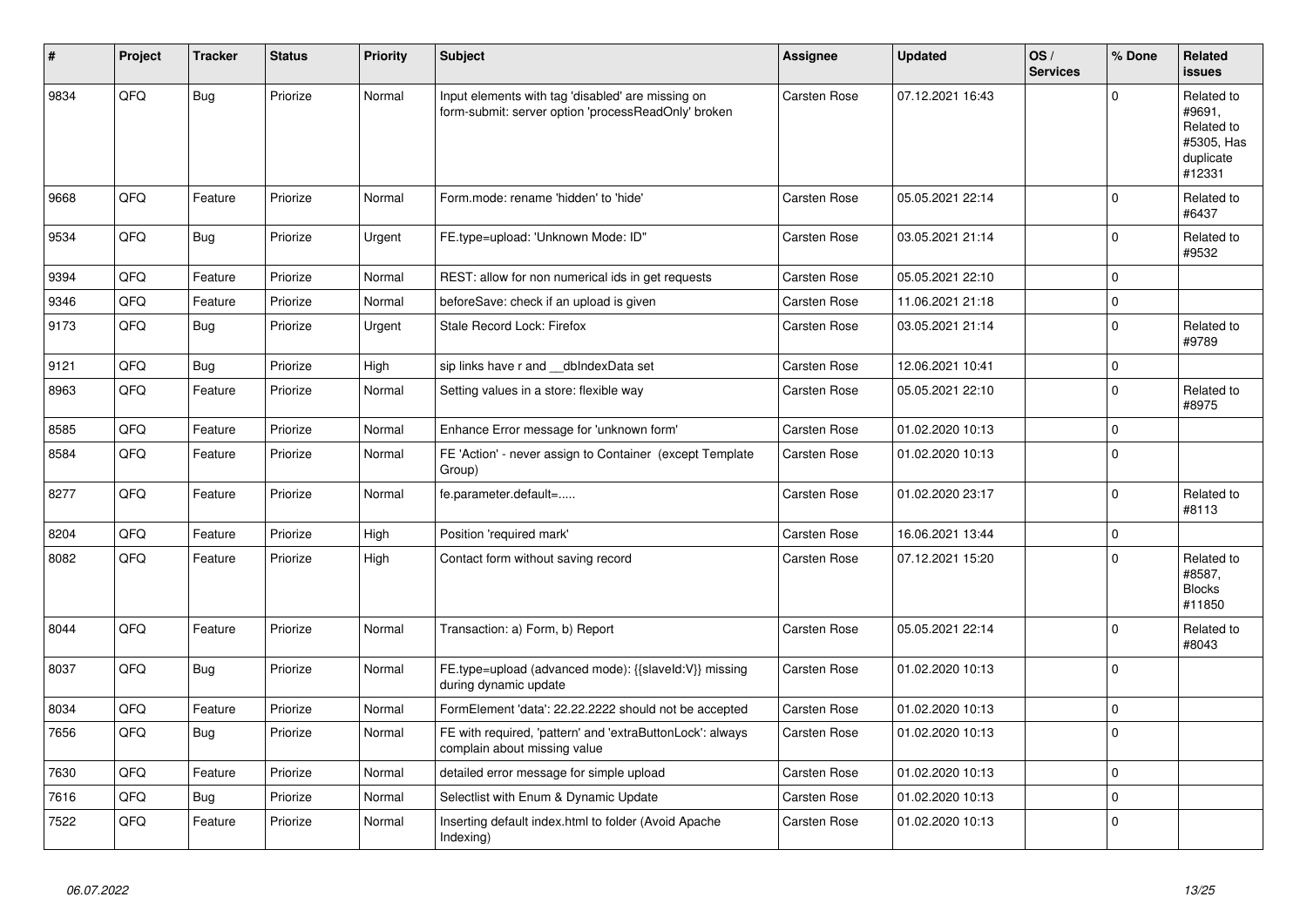| #     | Project | <b>Tracker</b> | <b>Status</b> | <b>Priority</b> | <b>Subject</b>                                                                          | Assignee     | <b>Updated</b>   | OS/<br><b>Services</b> | % Done      | Related<br>issues                                                                                                              |
|-------|---------|----------------|---------------|-----------------|-----------------------------------------------------------------------------------------|--------------|------------------|------------------------|-------------|--------------------------------------------------------------------------------------------------------------------------------|
| 7290  | QFQ     | Feature        | Priorize      | Normal          | FormEditor: title as textarea if LEN(title)>60                                          | Carsten Rose | 01.02.2020 10:13 |                        | $\Omega$    | Blocked by<br>#7682                                                                                                            |
| 7217  | QFQ     | Feature        | Priorize      | Normal          | Download: notice User if `_sip=?` is missing                                            | Carsten Rose | 01.02.2020 10:13 |                        | $\Omega$    |                                                                                                                                |
| 6998  | QFQ     | Feature        | Priorize      | Normal          | Form: with debug=on show column information as tooltip of<br>column label               | Carsten Rose | 01.02.2020 10:13 |                        | $\Omega$    |                                                                                                                                |
| 6574  | QFQ     | <b>Bug</b>     | Priorize      | Normal          | qfq.log: Fehlermeldung wurde angezeigt, aber nicht geloggt                              | Carsten Rose | 01.02.2020 10:13 |                        | $\Omega$    |                                                                                                                                |
| 6116  | QFQ     | <b>Bug</b>     | Priorize      | High            | value of checkbox not saved                                                             | Carsten Rose | 07.12.2021 17:19 |                        | $\Omega$    |                                                                                                                                |
| 5942  | QFQ     | Feature        | Priorize      | Normal          | 'L' and 'type': append to links, generate via '_link' by using<br>'u:' .                | Carsten Rose | 01.02.2020 10:13 |                        | $\Omega$    |                                                                                                                                |
| 3867  | QFQ     | Feature        | Priorize      | Normal          | Readonly Formular: Template Groups add/delete<br>ausbeldnen                             | Carsten Rose | 05.05.2021 22:12 |                        | $\Omega$    |                                                                                                                                |
| 3782  | QFQ     | <b>Bug</b>     | Priorize      | Normal          | Bei fehlerhafter Eingabe (z.B. Datum) sollte das erwartete<br>Format angezeigt werden   | Carsten Rose | 01.02.2020 10:13 |                        | $\Omega$    |                                                                                                                                |
| 12463 | QFQ     | Bug            | ToDo          | High            | QFQ Function: 'function' and 'sql' on same level - output of<br>sal is shown two times. | Carsten Rose | 15.12.2021 16:31 |                        | $\Omega$    |                                                                                                                                |
| 12395 | QFQ     | <b>Bug</b>     | ToDo          | High            | QFQ Function: Result two times shown                                                    | Carsten Rose | 18.02.2022 08:59 |                        | $\Omega$    |                                                                                                                                |
| 14323 | QFQ     | <b>Bug</b>     | In Progress   | Normal          | Report: render=both single - no impact                                                  | Carsten Rose | 19.06.2022 18:31 |                        | $\Omega$    |                                                                                                                                |
| 14175 | QFQ     | <b>Bug</b>     | In Progress   | Normal          | Opening a form with no QFQ Session cookie fails                                         | Carsten Rose | 03.06.2022 10:40 |                        | 0           |                                                                                                                                |
| 13330 | QFQ     | Feature        | In Progress   | Normal          | Multi Form: Upload                                                                      | Carsten Rose | 07.11.2021 12:40 |                        | 50          | Related to<br>#9706                                                                                                            |
| 12440 | QFQ     | Feature        | In Progress   | Normal          | Typo3 V10 upgrade (durchfuehren und testen)                                             | Carsten Rose | 21.03.2022 09:53 |                        | 50          | Related to<br>#12357,<br>Related to<br>#12067,<br>Related to<br>#10661                                                         |
| 12439 | QFQ     | Feature        | In Progress   | Normal          | TinyMCE Paste from Word & Character Count/Limit                                         | Carsten Rose | 05.05.2021 22:15 |                        | $\Omega$    |                                                                                                                                |
| 11980 | QFQ     | Feature        | In Progress   | Normal          | protected verzeichnis MUSS geschützt werden                                             | Carsten Rose | 07.09.2021 13:30 |                        | $\Omega$    |                                                                                                                                |
| 11517 | QFQ     | <b>Bug</b>     | In Progress   | Normal          | extraButtonInfo Broken for multiple FormElements                                        | Carsten Rose | 12.05.2022 13:12 |                        | $\Omega$    | Related to<br>#7890,<br>Related to<br>#3811, Has<br>duplicate<br>#10905, Has<br>duplicate<br>#10553, Has<br>duplicate<br>#6779 |
| 11076 | QFQ     | Feature        | In Progress   | Normal          | SELECT  AS _websocket                                                                   | Carsten Rose | 30.08.2020 17:49 |                        | $\mathbf 0$ | Related to<br>#13354                                                                                                           |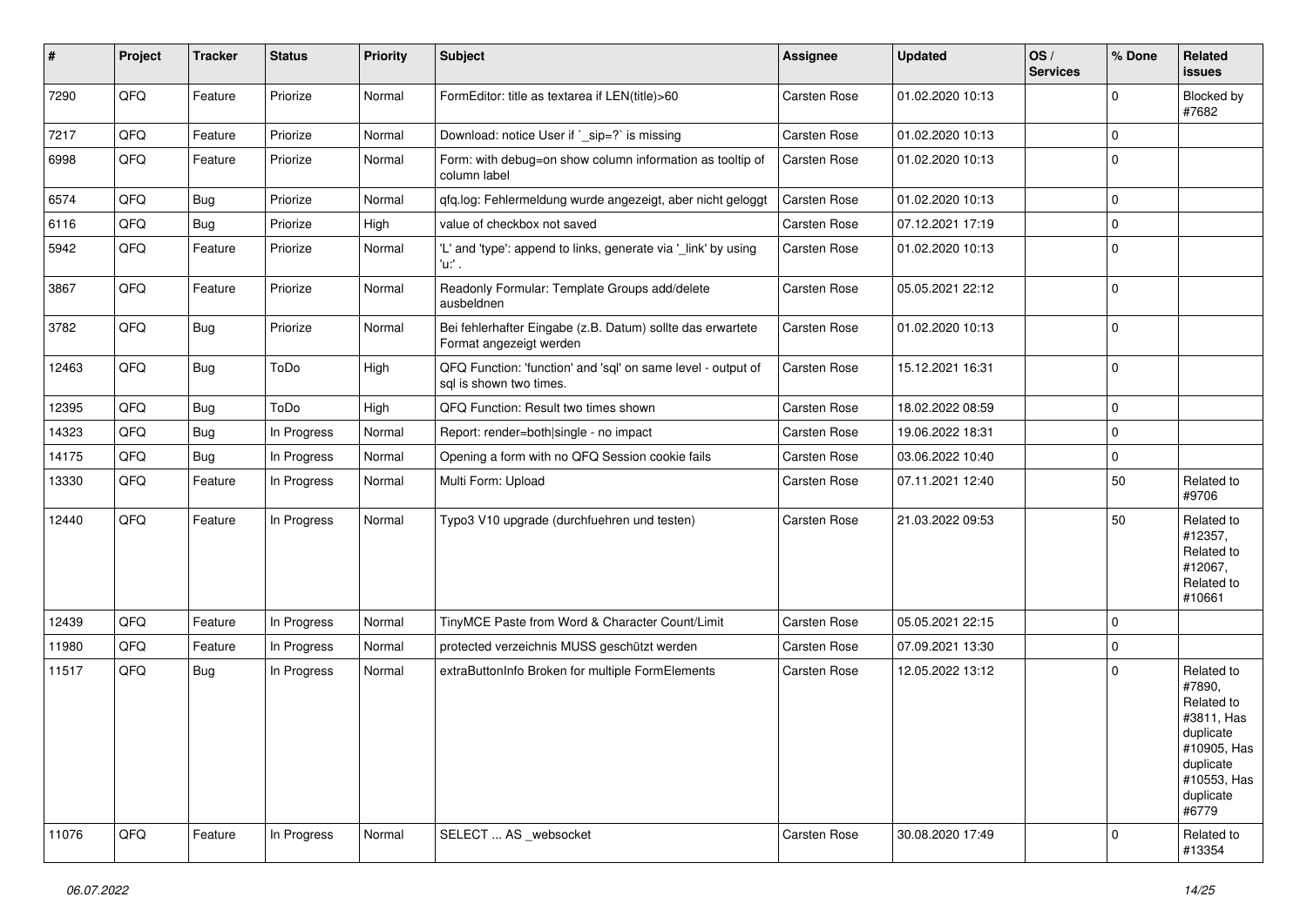| $\pmb{\#}$ | Project | <b>Tracker</b> | <b>Status</b>              | <b>Priority</b> | <b>Subject</b>                                                      | Assignee            | <b>Updated</b>   | OS/<br><b>Services</b> | % Done      | Related<br><b>issues</b>                                              |
|------------|---------|----------------|----------------------------|-----------------|---------------------------------------------------------------------|---------------------|------------------|------------------------|-------------|-----------------------------------------------------------------------|
| 10793      | QFQ     | Feature        | In Progress                | Normal          | <b>Update NPM Packages</b>                                          | Carsten Rose        | 07.09.2021 13:25 |                        | 30          |                                                                       |
| 10661      | QFQ     | Bug            | In Progress                | Normal          | Typo3 Warnungen                                                     | <b>Carsten Rose</b> | 07.09.2021 13:23 |                        | $\mathbf 0$ | Related to<br>#12440                                                  |
| 10443      | QFQ     | Feature        | In Progress                | Normal          | Konzept_api / live                                                  | Carsten Rose        | 07.05.2020 09:39 |                        | $\pmb{0}$   |                                                                       |
| 9789       | QFQ     | <b>Bug</b>     | In Progress                | High            | Record Lock: release to early on 'leave page'                       | <b>Carsten Rose</b> | 10.01.2022 09:25 |                        | 100         | Related to<br>#10081.<br>Related to<br>#9173,<br>Related to<br>#8702  |
| 9691       | QFQ     | Bug            | In Progress                | Normal          | Checkbox: dynamic update $>$ readonly                               | Carsten Rose        | 01.02.2020 23:22 |                        | 50          | Related to<br>#9834                                                   |
| 9517       | QFQ     | Feature        | In Progress                | High            | Input multiple tags with typeahead                                  | Carsten Rose        | 03.05.2021 21:14 |                        | 40          | Related to<br>#10150                                                  |
| 6250       | QFQ     | Feature        | In Progress                | Normal          | Enhance layout: a) Subrecord, b) Subrecord-Title                    | <b>Carsten Rose</b> | 01.02.2020 23:22 |                        | $\mathbf 0$ | Related to<br>#5391                                                   |
| 5695       | QFQ     | Feature        | In Progress                | Normal          | <b>Multiform</b>                                                    | Carsten Rose        | 02.01.2021 18:38 |                        | $\mathbf 0$ |                                                                       |
| 13566      | QFQ     | Feature        | Ready to sync<br>(develop) | Normal          | Delete config-example.gfg.php file                                  | Carsten Rose        | 23.12.2021 09:25 |                        | $\mathbf 0$ |                                                                       |
| 12584      | QFQ     | Feature        | Feedback                   | Normal          | T3 v10 migration script: replace alias-patterns (v11)               | Carsten Rose        | 28.05.2022 11:12 |                        | 100         |                                                                       |
| 12546      | QFQ     | <b>Bug</b>     | Feedback                   | Normal          | Branch 'Development' - Unit Tests mit dirty workaround<br>angepasst | Carsten Rose        | 19.03.2022 17:48 |                        | $\mathbf 0$ |                                                                       |
| 5894       | QFQ     | Feature        | Feedback                   | Normal          | Typeahead in Report: show/hide rows dynamically                     | Carsten Rose        | 18.02.2022 08:50 |                        | $\mathbf 0$ | Related to<br>#5893,<br>Related to<br>#5885                           |
| 12611      | QFQ     | Feature        | Some day<br>maybe          | Normal          | Refactoring: Bootstrap with Lazy Loading                            | <b>Carsten Rose</b> | 08.06.2022 10:37 |                        | $\mathbf 0$ | Related to<br>#12490,<br>Related to<br>#10013,<br>Related to<br>#7732 |
| 12337      | QFQ     | Feature        | Some day<br>maybe          | Normal          | Database.php: better caching                                        | <b>Carsten Rose</b> | 16.09.2021 15:10 |                        | $\mathbf 0$ |                                                                       |
| 12315      | QFQ     | Feature        | Some day<br>maybe          | Normal          | Form History (Diffs) / Backups                                      | Carsten Rose        | 16.09.2021 15:10 |                        | $\Omega$    |                                                                       |
| 11323      | QFQ     | Feature        | Some day<br>maybe          | Normal          | Report Frontend Editor Modal + Codemirror                           | Carsten Rose        | 16.09.2021 15:10 |                        | $\mathbf 0$ | Related to<br>#11036                                                  |
| 11322      | QFQ     | Feature        | Some day<br>maybe          | Normal          | Form Element JSON - (multiline parameter field)                     | Carsten Rose        | 16.09.2021 15:10 |                        | $\pmb{0}$   |                                                                       |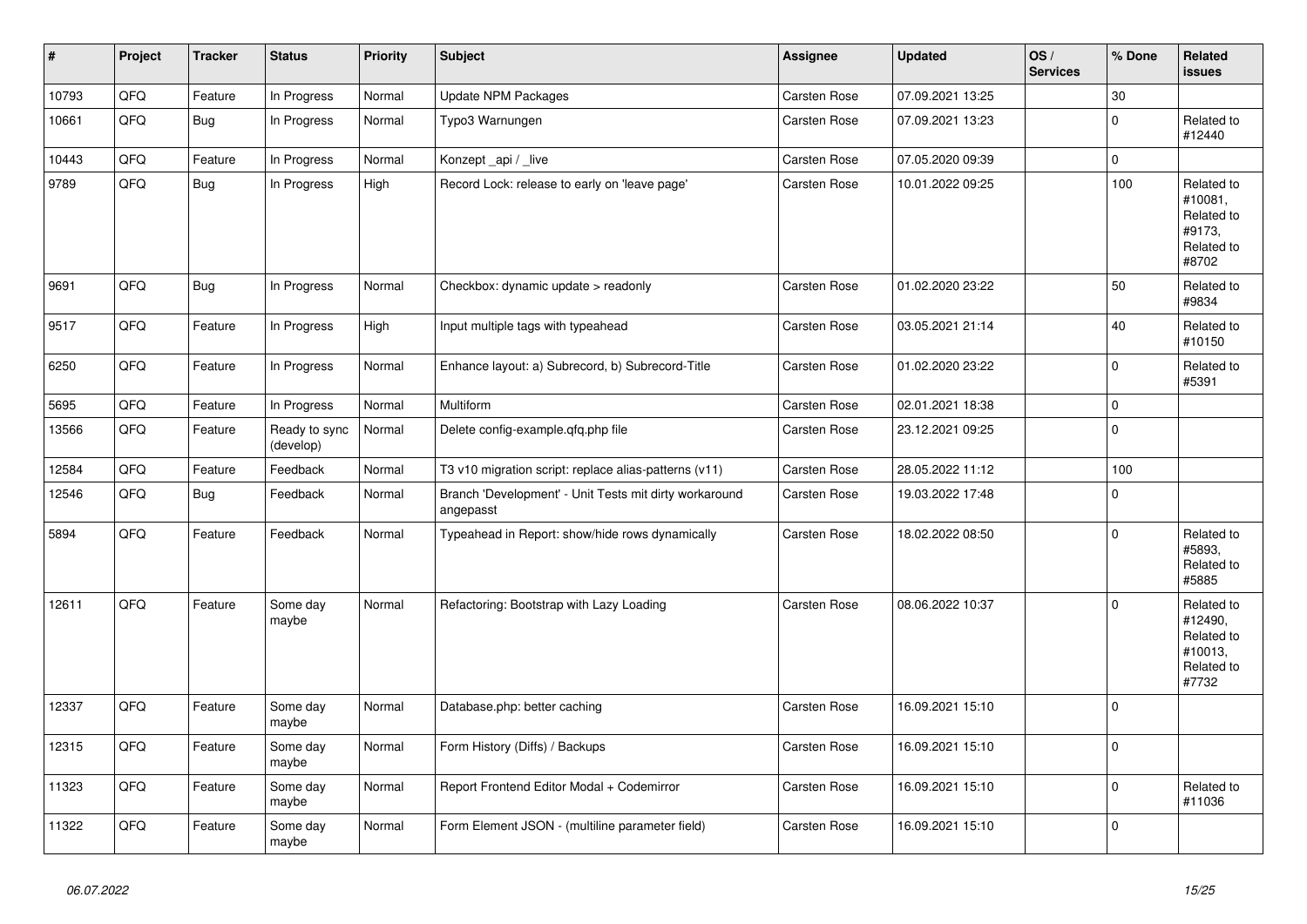| $\pmb{\#}$ | Project | <b>Tracker</b> | <b>Status</b>     | <b>Priority</b> | <b>Subject</b>                                                          | Assignee            | <b>Updated</b>   | OS/<br><b>Services</b> | % Done      | Related<br>issues                                                     |
|------------|---------|----------------|-------------------|-----------------|-------------------------------------------------------------------------|---------------------|------------------|------------------------|-------------|-----------------------------------------------------------------------|
| 11217      | QFQ     | Feature        | Some day<br>maybe | Normal          | <b>Extend Script Functionality</b>                                      | Carsten Rose        | 16.09.2021 15:10 |                        | $\Omega$    |                                                                       |
| 11036      | QFQ     | Feature        | Some day<br>maybe | Normal          | inline report editor permissions                                        | Carsten Rose        | 16.09.2021 15:09 |                        | $\pmb{0}$   | Related to<br>#11323                                                  |
| 10745      | QFQ     | Feature        | Some day<br>maybe | Normal          | Tablesorter Excel Export                                                | Carsten Rose        | 16.09.2021 15:09 |                        | $\Omega$    |                                                                       |
| 10716      | QFQ     | Feature        | Some day<br>maybe | Normal          | Business Logic mit Externen Skripten                                    | Carsten Rose        | 16.09.2021 15:10 |                        | $\Omega$    | Related to<br>#10713,<br>Related to<br>#8217                          |
| 10116      | QFQ     | Feature        | Some day<br>maybe | Normal          | TypeAhead: Tag - show inside 'input' element                            | Carsten Rose        | 16.09.2021 15:09 |                        | $\mathbf 0$ |                                                                       |
| 10095      | QFQ     | Feature        | Some day<br>maybe | Normal          | Generic Gitlab Integration into QFQ                                     | Carsten Rose        | 16.09.2021 15:10 |                        | 0           |                                                                       |
| 10013      | QFQ     | Feature        | Some day<br>maybe | Normal          | FE.typ=editor: CodeMirror                                               | Carsten Rose        | 08.06.2022 10:37 |                        | $\Omega$    | Related to<br>#12611,<br>Related to<br>#12490,<br>Related to<br>#7732 |
| 9704       | QFQ     | Feature        | Some day<br>maybe | Normal          | Thumbnails Generieren beim Splitten von PDF Files                       | Carsten Rose        | 11.12.2019 16:01 |                        | $\Omega$    |                                                                       |
| 9669       | QFQ     | <b>Bug</b>     | Some day<br>maybe | Normal          | Checkbox / Template Group: radio/checkbox visible broken<br>after 'add' | Carsten Rose        | 16.06.2021 13:47 |                        | $\mathbf 0$ | Related to<br>#8091                                                   |
| 9579       | QFQ     | Feature        | Some day<br>maybe | Normal          | Multiform with Process Row                                              | Carsten Rose        | 11.12.2019 16:01 |                        | 0           |                                                                       |
| 9281       | QFQ     | <b>Bug</b>     | Some day<br>maybe | Normal          | Allow STRICT_TRANS_TABLES                                               | Carsten Rose        | 02.01.2021 18:43 |                        | $\pmb{0}$   |                                                                       |
| 8894       | QFQ     | Feature        | Some day<br>maybe | Normal          | Documentation Tags Usable in QFQ Application                            | Carsten Rose        | 11.12.2019 16:01 |                        | 0           |                                                                       |
| 8892       | QFQ     | Feature        | Some day<br>maybe | Normal          | Display and Edit SQL Comments in Form Editor                            | <b>Carsten Rose</b> | 11.12.2019 16:01 |                        | $\pmb{0}$   |                                                                       |
| 8586       | QFQ     | Feature        | Some day<br>maybe | Normal          | QFQ: Enhance Error message for 'record not found'                       | Carsten Rose        | 16.09.2021 15:10 |                        | $\mathbf 0$ |                                                                       |
| 8520       | QFQ     | Feature        | Some day<br>maybe | Normal          | Bring QFQ to Composer                                                   | Carsten Rose        | 16.09.2021 15:10 |                        | $\Omega$    |                                                                       |
| 8106       | QFQ     | <b>Bug</b>     | Some day<br>maybe | Normal          | Dynamic Update: Feld kann nicht auf empty zurückgesetzt<br>werden       | Carsten Rose        | 11.12.2019 16:01 |                        | $\pmb{0}$   |                                                                       |
| 8101       | QFQ     | Feature        | Some day<br>maybe | Normal          | Password hash: support further hashing methods                          | Carsten Rose        | 16.09.2021 15:10 |                        | $\mathbf 0$ |                                                                       |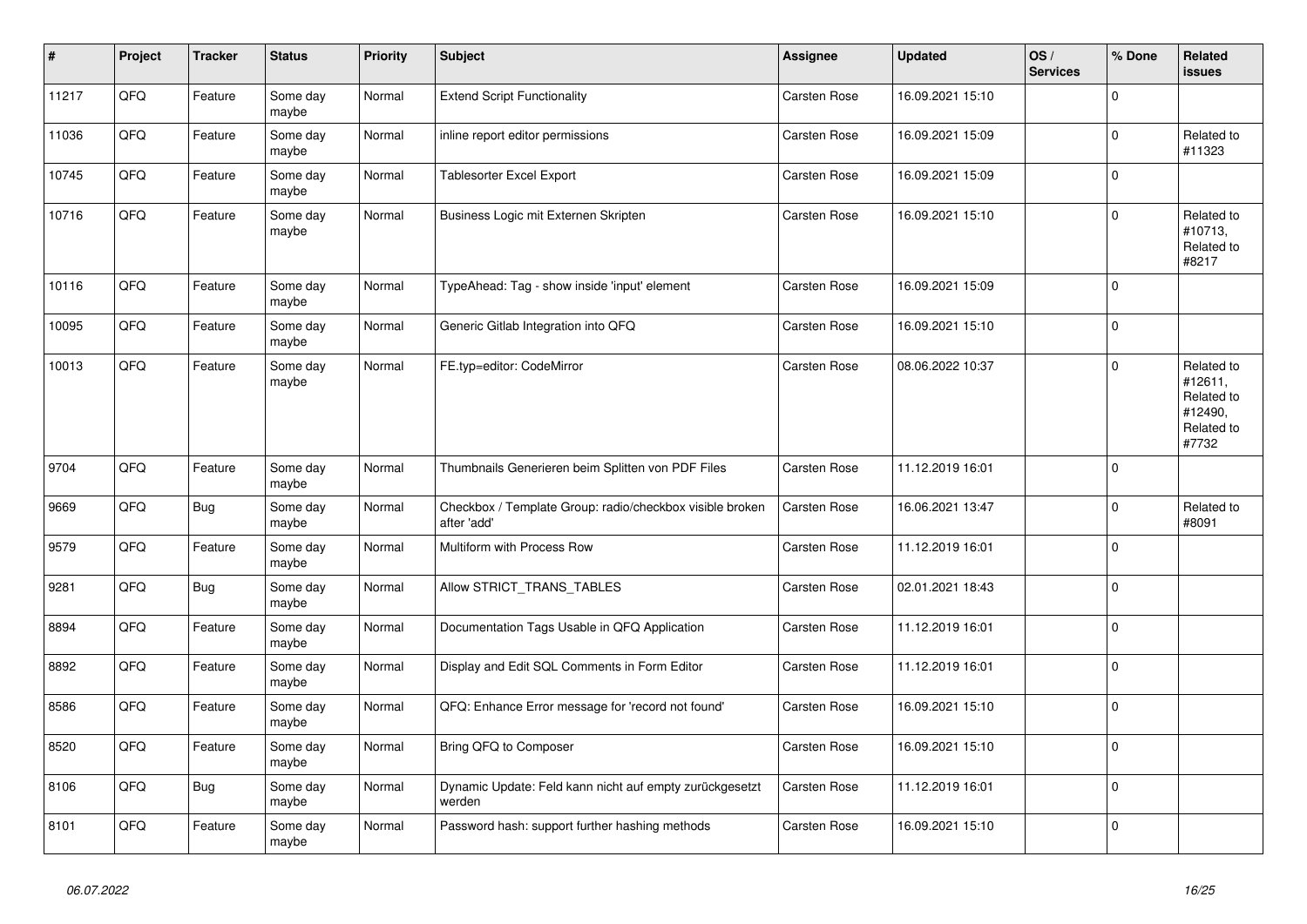| ∦    | Project | <b>Tracker</b> | <b>Status</b>     | <b>Priority</b> | <b>Subject</b>                                                                                                       | <b>Assignee</b>     | <b>Updated</b>   | OS/<br><b>Services</b> | % Done      | Related<br>issues                           |
|------|---------|----------------|-------------------|-----------------|----------------------------------------------------------------------------------------------------------------------|---------------------|------------------|------------------------|-------------|---------------------------------------------|
| 7456 | QFQ     | <b>Bug</b>     | Some day<br>maybe | Low             | Todos in Code: solve or make ticket                                                                                  | Carsten Rose        | 16.09.2021 15:10 |                        | $\Omega$    |                                             |
| 7453 | QFQ     | Feature        | Some day<br>maybe | Normal          | import / export forms QFQ                                                                                            | Carsten Rose        | 16.09.2021 15:10 |                        | $\mathbf 0$ |                                             |
| 7452 | QFQ     | Feature        | Some day<br>maybe | Normal          | automate deployment new QFQ version                                                                                  | Carsten Rose        | 16.09.2021 15:10 |                        | $\Omega$    |                                             |
| 7336 | QFQ     | Feature        | Some day<br>maybe | Normal          | PDF Upload: disallow PDFs with specific Meta information                                                             | <b>Carsten Rose</b> | 11.12.2019 16:01 |                        | $\mathbf 0$ |                                             |
| 7107 | QFQ     | Feature        | Some day<br>maybe | Normal          | Showcase Registration Tool: Anmeldung / Administration :<br>Liste Anmeldungen / Emaileinaldung                       | Carsten Rose        | 11.12.2019 16:01 |                        | $\mathbf 0$ |                                             |
| 6715 | QFQ     | Feature        | Some day<br>maybe | Normal          | Code-Refactoring: dbArray vereinheitlichen                                                                           | Carsten Rose        | 11.12.2019 16:02 |                        | $\mathbf 0$ |                                             |
| 5991 | QFQ     | <b>Bug</b>     | Some day<br>maybe | Normal          | URLs with ' ' or long parameter are problematic                                                                      | Carsten Rose        | 01.02.2020 23:19 |                        | $\mathbf 0$ |                                             |
| 5983 | QFQ     | Feature        | Some day<br>maybe | Normal          | Form Submit (save & update): normalize date/-time FE                                                                 | Carsten Rose        | 01.02.2020 23:19 |                        | $\mathbf 0$ |                                             |
| 5852 | QFQ     | Feature        | Some day<br>maybe | Normal          | Logging: mail.log / sql.log - im FE anzeigen und via AJAX<br>aktualisieren                                           | Carsten Rose        | 01.02.2020 23:19 |                        | $\mathbf 0$ | Related to<br>#5885                         |
| 5768 | QFQ     | <b>Bug</b>     | Some day<br>maybe | Normal          | '{{pageLanguage:T}}' missing if QFQ is called via api                                                                | Carsten Rose        | 01.02.2020 23:19 |                        | 0           |                                             |
| 5706 | QFQ     | <b>Bug</b>     | Some day<br>maybe | Normal          | upload: fileDestination needs to be sanatized                                                                        | Carsten Rose        | 01.02.2020 23:19 |                        | $\mathbf 0$ |                                             |
| 5665 | QFQ     | Feature        | Some day<br>maybe | Normal          | Versuch das '{{!' nicht mehr noetig ist.                                                                             | Carsten Rose        | 01.02.2020 23:20 |                        | $\mathbf 0$ | Related to<br>#7432,<br>Related to<br>#7434 |
| 5579 | QFQ     | Feature        | Some day<br>maybe | Normal          | Enhance Doc / Presentation: variable type 'link column type'                                                         | Carsten Rose        | 01.02.2020 23:19 |                        | $\mathbf 0$ |                                             |
| 5557 | QFQ     | <b>Bug</b>     | Some day<br>maybe | Normal          | Form load: STORE RECORD filled, but should be empty                                                                  | Carsten Rose        | 01.02.2020 23:19 |                        | $\mathbf 0$ |                                             |
| 5548 | QFQ     | Feature        | Some day<br>maybe | Normal          | 801 Textfiles/Scriptfiles als Thumbnail                                                                              | Carsten Rose        | 07.03.2022 16:26 |                        | $\mathbf 0$ |                                             |
| 5480 | QFQ     | Feature        | Some day<br>maybe | Normal          | QFQ: Dokumentation mit Screenshots versehen                                                                          | Carsten Rose        | 01.02.2020 23:20 |                        | $\mathbf 0$ | Related to<br>#9879                         |
| 5428 | QFQ     | Feature        | Some day<br>maybe | Normal          | secure thumbnail: late render on access.                                                                             | Carsten Rose        | 01.02.2020 23:20 |                        | $\mathbf 0$ |                                             |
| 5132 | QFQ     | Feature        | Some day<br>maybe | Normal          | Error Message sendmail missing attachment: more details                                                              | Carsten Rose        | 01.02.2020 23:19 |                        | $\mathbf 0$ |                                             |
| 5021 | QFQ     | <b>Bug</b>     | Some day<br>maybe | Normal          | FE.typ=extra - during save displays error 'datum2' already<br>filled in STORE SIP - the value is stored nevertheless | Carsten Rose        | 01.02.2020 23:19 |                        | $\mathbf 0$ | Related to<br>#3875                         |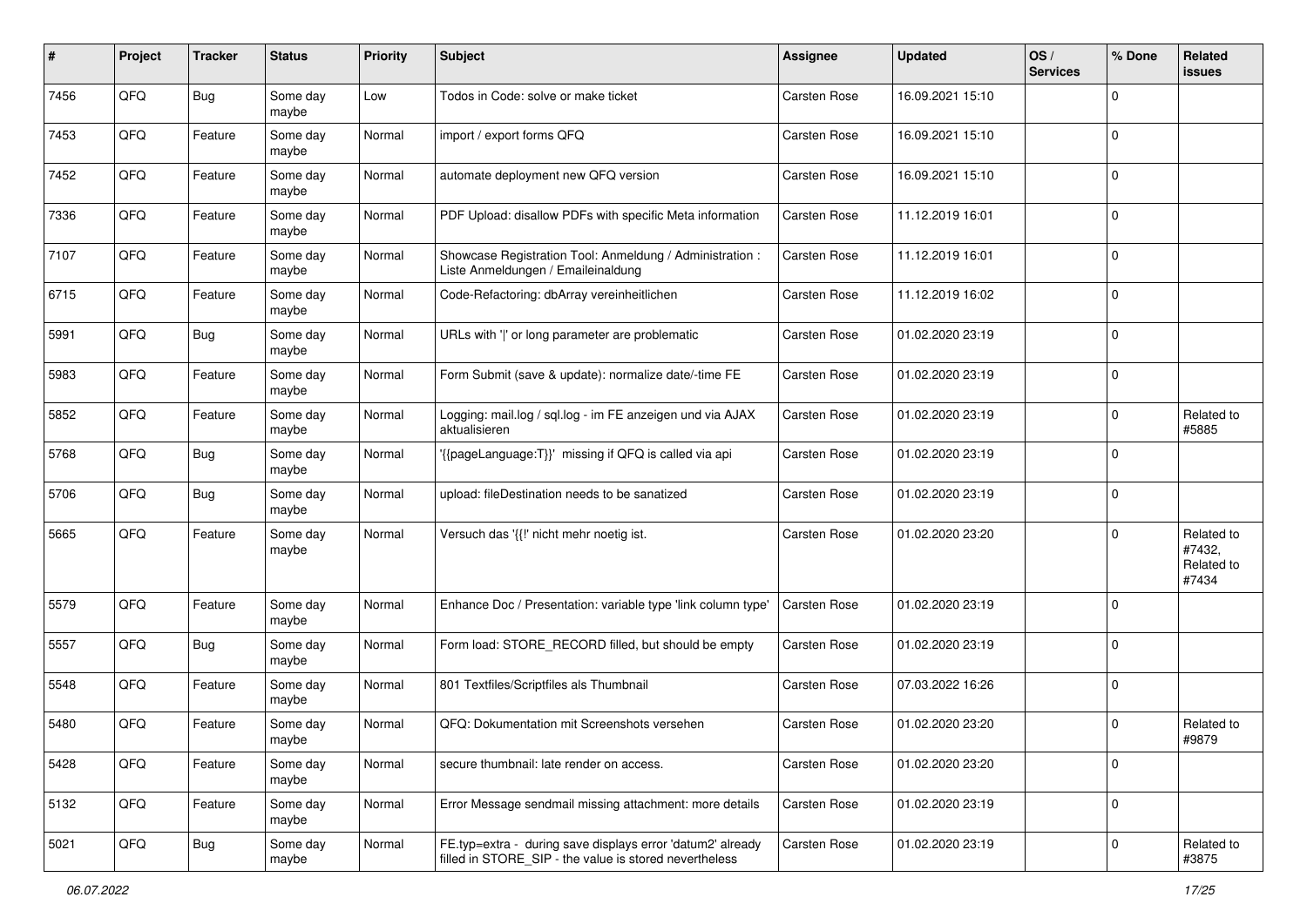| #    | Project | <b>Tracker</b> | <b>Status</b>     | <b>Priority</b> | <b>Subject</b>                                                                                                          | <b>Assignee</b> | <b>Updated</b>   | OS/<br><b>Services</b> | % Done      | Related<br>issues                              |
|------|---------|----------------|-------------------|-----------------|-------------------------------------------------------------------------------------------------------------------------|-----------------|------------------|------------------------|-------------|------------------------------------------------|
| 4956 | QFQ     | Feature        | Some day<br>maybe | Normal          | Sendmail: Benutzerdefinierte Headers                                                                                    | Carsten Rose    | 11.12.2019 16:02 |                        | $\Omega$    |                                                |
| 4872 | QFQ     | Feature        | Some day<br>maybe | Normal          | Fields of Typo3 page available in STORE_TYPO3                                                                           | Carsten Rose    | 01.02.2020 23:19 |                        | $\mathbf 0$ |                                                |
| 4869 | QFQ     | Feature        | Some day<br>maybe | Normal          | Dynamic Update (show, hide, readonly?, required?) for<br><b>Template Group Elements</b>                                 | Carsten Rose    | 01.02.2020 23:19 |                        | $\Omega$    | Related to<br>#4865                            |
| 4839 | QFQ     | Feature        | Some day<br>maybe | Normal          | qfq-handle in <head> Abschnitt</head>                                                                                   | Carsten Rose    | 11.12.2019 16:02 |                        | 0           |                                                |
| 4771 | QFQ     | Bug            | Some day<br>maybe | Normal          | qfq: select-down-values empty after save (edit-form for<br>program administrators)                                      | Carsten Rose    | 01.02.2020 23:20 |                        | $\Omega$    | Related to<br>#4549, Has<br>duplicate<br>#4282 |
| 4757 | QFQ     | Feature        | Some day<br>maybe | Normal          | Test subrecord: download links ok? Links ok?                                                                            | Carsten Rose    | 01.02.2020 23:20 |                        | $\Omega$    |                                                |
| 4659 | QFQ     | Bug            | Some day<br>maybe | Normal          | infoButtonExtra                                                                                                         | Carsten Rose    | 01.02.2020 23:20 |                        | $\Omega$    |                                                |
| 4652 | QFQ     | Feature        | Some day<br>maybe | Normal          | UZH CD: Weiterleitung auf benutzerdefinierte 403/404 Seite                                                              | Carsten Rose    | 01.02.2020 23:20 |                        | $\Omega$    |                                                |
| 4651 | QFQ     | Bug            | Some day<br>maybe | Normal          | "Loading document" Modal wird angezeigt bei uzhcd type=2<br>Ansicht                                                     | Carsten Rose    | 01.02.2020 23:20 |                        | $\Omega$    |                                                |
| 4650 | QFQ     | Feature        | Some day<br>maybe | Normal          | Convert html to doc/rtf                                                                                                 | Carsten Rose    | 01.02.2020 23:20 |                        | $\mathbf 0$ | Related to<br>#10704                           |
| 4606 | QFQ     | Feature        | Some day<br>maybe | Normal          | link: qualifier to render bootstrap button                                                                              | Carsten Rose    | 01.02.2020 23:19 |                        | $\Omega$    |                                                |
| 4583 | QFQ     | <b>Bug</b>     | Some day<br>maybe | Normal          | Dynamic Update bei TypeAhead Feldern                                                                                    | Carsten Rose    | 01.02.2020 23:19 |                        | $\Omega$    |                                                |
| 4549 | QFQ     | Bug            | Some day<br>maybe | Normal          | TemplateGroups: FE.type SELECT loose selected value<br>after save                                                       | Carsten Rose    | 01.02.2020 23:20 |                        | $\Omega$    | Related to<br>#4548,<br>Related to<br>#4771    |
| 4528 | QFQ     | <b>Bug</b>     | Some day<br>maybe | Normal          | extraButtonLock mit SQLAhead Bug                                                                                        | Carsten Rose    | 01.02.2020 23:19 |                        | $\Omega$    |                                                |
| 4365 | QFQ     | Feature        | Some day<br>maybe | Normal          | Multi Language: new way of config                                                                                       | Carsten Rose    | 01.02.2020 23:20 |                        | $\Omega$    |                                                |
| 4349 | QFQ     | Feature        | Some day<br>maybe | Normal          | link download: downloaded external URL to<br>deliver/concatenate - check mimetipe and handle it correctly               | Carsten Rose    | 11.12.2019 16:02 |                        | 0           |                                                |
| 4343 | QFQ     | Feature        | Some day<br>maybe | Normal          | Link: Classifier to add 'attributes'                                                                                    | Carsten Rose    | 01.02.2020 23:20 |                        | 0           | Related to<br>#14077                           |
| 4330 | QFQ     | Feature        | Some day<br>maybe | Normal          | Error Message: report missing {{ / }} in sqlUpdate, sqlInsert,<br>sqlDelete, sqlAfter, sqlBefore in FE action elements. | Carsten Rose    | 01.02.2020 23:20 |                        | 0           |                                                |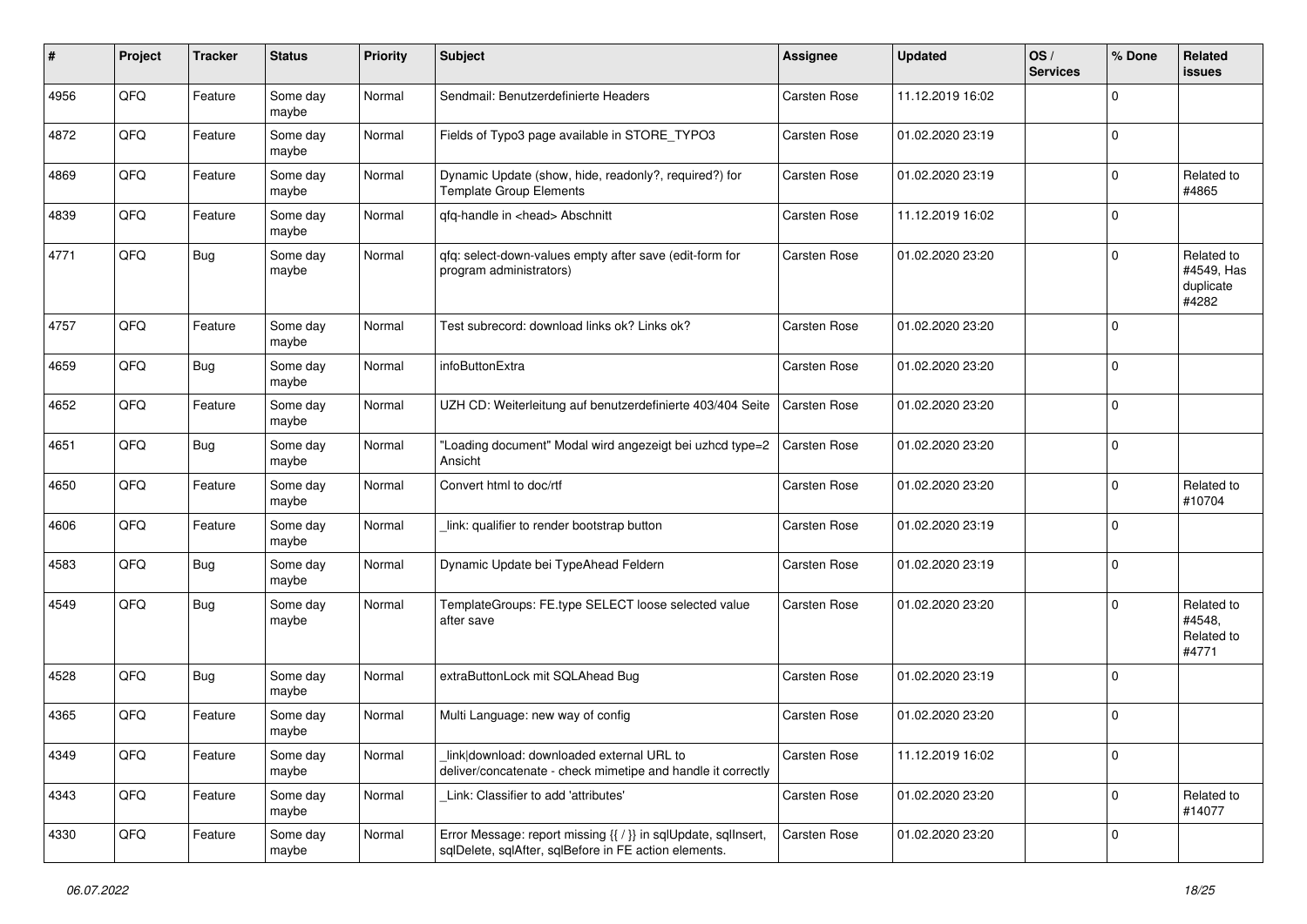| #    | Project | <b>Tracker</b> | <b>Status</b>     | <b>Priority</b> | <b>Subject</b>                                                                                                       | <b>Assignee</b>     | <b>Updated</b>   | OS/<br><b>Services</b> | % Done      | Related<br><b>issues</b>                    |
|------|---------|----------------|-------------------|-----------------|----------------------------------------------------------------------------------------------------------------------|---------------------|------------------|------------------------|-------------|---------------------------------------------|
| 4328 | QFQ     | <b>Bug</b>     | Some day<br>maybe | Normal          | Error Message: Show FE name/number on problems in FE                                                                 | <b>Carsten Rose</b> | 01.02.2020 23:20 |                        | $\mathbf 0$ |                                             |
| 4293 | QFQ     | <b>Bug</b>     | Some day<br>maybe | Normal          | Download broken if token 'd:' is missing - but no error<br>message                                                   | Carsten Rose        | 11.12.2019 16:03 |                        | $\mathbf 0$ | Related to<br>#7514                         |
| 4279 | QFQ     | Bug            | Some day<br>maybe | High            | config.linkVars lost                                                                                                 | Carsten Rose        | 03.05.2021 21:14 |                        | $\mathbf 0$ |                                             |
| 4259 | QFQ     | Feature        | Some day<br>maybe | Normal          | Instant trigger a cron job                                                                                           | Carsten Rose        | 11.12.2019 16:03 |                        | $\mathbf 0$ |                                             |
| 4258 | QFQ     | Feature        | Some day<br>maybe | High            | System Defaults: Forms                                                                                               | Carsten Rose        | 03.05.2021 21:14 |                        | $\mathbf 0$ |                                             |
| 4197 | QFQ     | Feature        | Some day<br>maybe | Normal          | Unit Test fuer JSON Stream von QuickFormQuery.php ><br>doForm()                                                      | Carsten Rose        | 11.12.2019 16:03 |                        | $\mathbf 0$ |                                             |
| 4092 | QFQ     | <b>Bug</b>     | Some day<br>maybe | Normal          | 1) Logging verbessern wann welches FE warum<br>ausgefuehrt wird, 2) Documentation: Best Practice Template<br>Group   | Carsten Rose        | 01.02.2020 23:19 |                        | $\Omega$    | Related to<br>#3504                         |
| 4026 | QFQ     | Feature        | Some day<br>maybe | Normal          | sqlLog.sql: log number of FE.id                                                                                      | Carsten Rose        | 11.12.2019 16:03 |                        | $\mathbf 0$ | Related to<br>#5458                         |
| 4008 | QFQ     | Bug            | Some day<br>maybe | Normal          | FormElemen.type=sendmail: wrong 'TO' if 'real<br>name <rea@mail.to>' is used</rea@mail.to>                           | Carsten Rose        | 11.12.2019 16:03 |                        | $\mathbf 0$ |                                             |
| 3991 | QFQ     | Feature        | Some day<br>maybe | Normal          | report: Columnname '_skipWrap' skips 'fbeg', 'fend'                                                                  | Carsten Rose        | 11.12.2019 16:03 |                        | $\mathbf 0$ |                                             |
| 3990 | QFQ     | Feature        | Some day<br>maybe | High            | custom class definition: add space automatically                                                                     | Carsten Rose        | 03.05.2021 21:14 |                        | $\mathbf 0$ |                                             |
| 3967 | QFQ     | Feature        | Some day<br>maybe | High            | Report: Checkbox, Radio, Dropdown, Input welches ohne<br>Submit funktioniert - 'Inline-Form'                         | Carsten Rose        | 03.05.2021 21:14 |                        | $\Omega$    |                                             |
| 3947 | QFQ     | Feature        | Some day<br>maybe | Normal          | Attack detectect: logout current user                                                                                | Carsten Rose        | 11.12.2019 16:03 |                        | $\Omega$    | Related to<br>#5458.<br>Related to<br>#6299 |
| 3942 | QFQ     | Feature        | Some day<br>maybe | Normal          | Action Elemente: neu generierte IDs via FE weitergeben                                                               | Carsten Rose        | 11.12.2019 16:03 |                        | $\mathbf 0$ | Related to<br>#3941                         |
| 3941 | QFQ     | Feature        | Some day<br>maybe | Normal          | sqlAfter: es sollten mehrere moeglich sein                                                                           | Carsten Rose        | 11.12.2019 16:03 |                        | $\Omega$    | Related to<br>#3942                         |
| 3905 | QFQ     | Feature        | Some day<br>maybe | Normal          | Documentation: Best Practice anhand eines Online<br>Bewerbungstools                                                  | Carsten Rose        | 11.12.2019 16:03 |                        | $\Omega$    |                                             |
| 3900 | QFQ     | Feature        | Some day<br>maybe | Normal          | Extend documentation of 'Copy / Paste'                                                                               | Carsten Rose        | 11.12.2019 16:03 |                        | $\Omega$    | Related to<br>#3899                         |
| 3895 | QFQ     | Bug            | Some day<br>maybe | Normal          | typeahead pedantic: on lehrkredit Idap webpass - if only one<br>person is in dropdown, such person can't be selected | Carsten Rose        | 11.12.2019 16:03 |                        | $\Omega$    |                                             |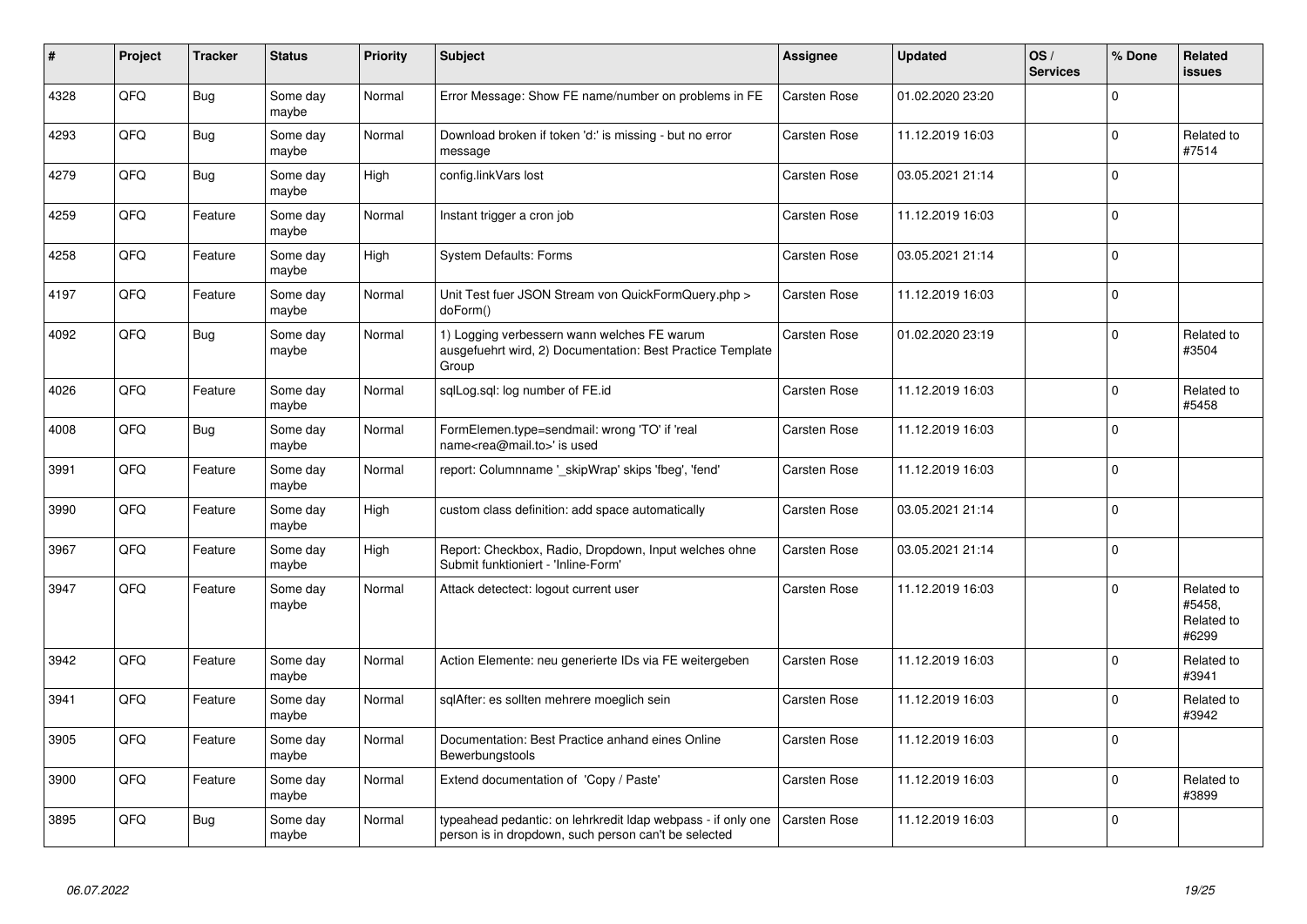| ∦    | Project | <b>Tracker</b> | <b>Status</b>     | <b>Priority</b> | <b>Subject</b>                                                                                                                               | <b>Assignee</b>     | <b>Updated</b>   | OS/<br><b>Services</b> | % Done      | Related<br>issues    |
|------|---------|----------------|-------------------|-----------------|----------------------------------------------------------------------------------------------------------------------------------------------|---------------------|------------------|------------------------|-------------|----------------------|
| 3882 | QFQ     | Bug            | Some day<br>maybe | Normal          | templateGroup: disable 'add' if limit is reached - funktioniert<br>nicht wenn bereits records existierten                                    | Carsten Rose        | 11.12.2019 16:03 |                        | $\Omega$    |                      |
| 3877 | QFQ     | Feature        | Some day<br>maybe | Normal          | FormEditor: die Felder die aktuell nicht gebraucht werden<br>nur auf readonly/disabled setzen (nicht ausblenden > das<br>irritiert.          | Carsten Rose        | 11.12.2019 16:03 |                        | $\Omega$    |                      |
| 3848 | QFQ     | Feature        | Some day<br>maybe | High            | Antivirus check fuer Upload files in qfq?                                                                                                    | Carsten Rose        | 03.05.2021 21:14 |                        | $\Omega$    | Related to<br>#4131  |
| 3811 | QFQ     | <b>Bug</b>     | Some day<br>maybe | Normal          | Dynamic Update: extraButtonInfo - Text aktualisieren                                                                                         | Carsten Rose        | 11.12.2019 16:03 |                        | $\Omega$    | Related to<br>#11517 |
| 3750 | QFQ     | <b>Bug</b>     | Some day<br>maybe | Normal          | FE in a row: if one violates check, all are red                                                                                              | Carsten Rose        | 11.12.2019 16:03 |                        | $\mathbf 0$ |                      |
| 3708 | QFQ     | Feature        | Some day<br>maybe | Normal          | Form: input - 'specialchars', 'none'  gewisse tags<br>erlauben, andere verbieten                                                             | Carsten Rose        | 11.12.2019 16:02 |                        | $\Omega$    | Related to<br>#14320 |
| 3682 | QFQ     | <b>Bug</b>     | Some day<br>maybe | Normal          | Dynamic update: Radio buttons                                                                                                                | Carsten Rose        | 11.12.2019 16:02 |                        | $\Omega$    |                      |
| 3677 | QFQ     | Feature        | Some day<br>maybe | Normal          | wkhtmitopdf: FE User access prohibited, if client IP changes<br>\$TYPO3 CONF VARS[FE][lockIP]                                                | <b>Carsten Rose</b> | 11.12.2019 16:02 |                        | $\Omega$    |                      |
| 3666 | QFQ     | Feature        | Some day<br>maybe | Normal          | a) Performance Messung: mysql_real_escape_string() im<br>Vergleich zu str_replace(), b) doppeltes Aufrufen von<br>mysql real escape string() | Carsten Rose        | 11.12.2019 16:02 |                        | $\mathbf 0$ |                      |
| 3588 | QFQ     | Bug            | Some day<br>maybe | Normal          | templateGroup: versteckte Elemente werden weiterhin<br>gespeichert.                                                                          | Carsten Rose        | 11.12.2019 16:02 |                        | $\Omega$    |                      |
| 3570 | QFQ     | <b>Bug</b>     | Some day<br>maybe | High            | Formular mit prmitnew permitEdit=Always wird nicht<br>aufgerufen (ist leer)                                                                  | Carsten Rose        | 03.05.2021 21:14 |                        | $\mathbf 0$ |                      |
| 3537 | QFQ     | Feature        | Some day<br>maybe | Low             | SHOW COLUMNS FROM tableName - Extend '{{!'<br>definition                                                                                     | Carsten Rose        | 11.12.2019 16:02 |                        | $\Omega$    |                      |
| 3458 | QFQ     | Feature        | Some day<br>maybe | Normal          | Display 'Edit Form Element'-Checkbox on form: should<br>depend on FE Group                                                                   | Carsten Rose        | 11.12.2019 16:02 |                        | $\Omega$    | Related to<br>#3447  |
| 3457 | QFQ     | Feature        | Some day<br>maybe | Normal          | LDAP: concat multi values to one single entry                                                                                                | Carsten Rose        | 11.12.2019 16:02 |                        | $\Omega$    |                      |
| 3402 | QFQ     | Feature        | Some day<br>maybe | Normal          | Syntax Highlighting via CodeMirror                                                                                                           | Carsten Rose        | 11.12.2019 16:02 |                        | 100         | Related to<br>#3207  |
| 3385 | QFQ     | Feature        | Some day<br>maybe | Normal          | templateGroup: insert/update/delete non primary records                                                                                      | Carsten Rose        | 11.12.2019 16:02 |                        | $\Omega$    |                      |
| 3350 | QFQ     | Feature        | Some day<br>maybe | Normal          | FormEditor: Hilfetext hinter 'checktype'                                                                                                     | Carsten Rose        | 11.12.2019 16:02 |                        | $\Omega$    |                      |
| 3349 | QFQ     | Bug            | Some day<br>maybe | Normal          | config.qfq.ini: a) vertraegt keine '=' im Value (z.B. Passwort),<br>b) Values sollten in ticks einschliessbar sein (spaces, )                | Carsten Rose        | 11.12.2019 16:02 |                        | $\Omega$    |                      |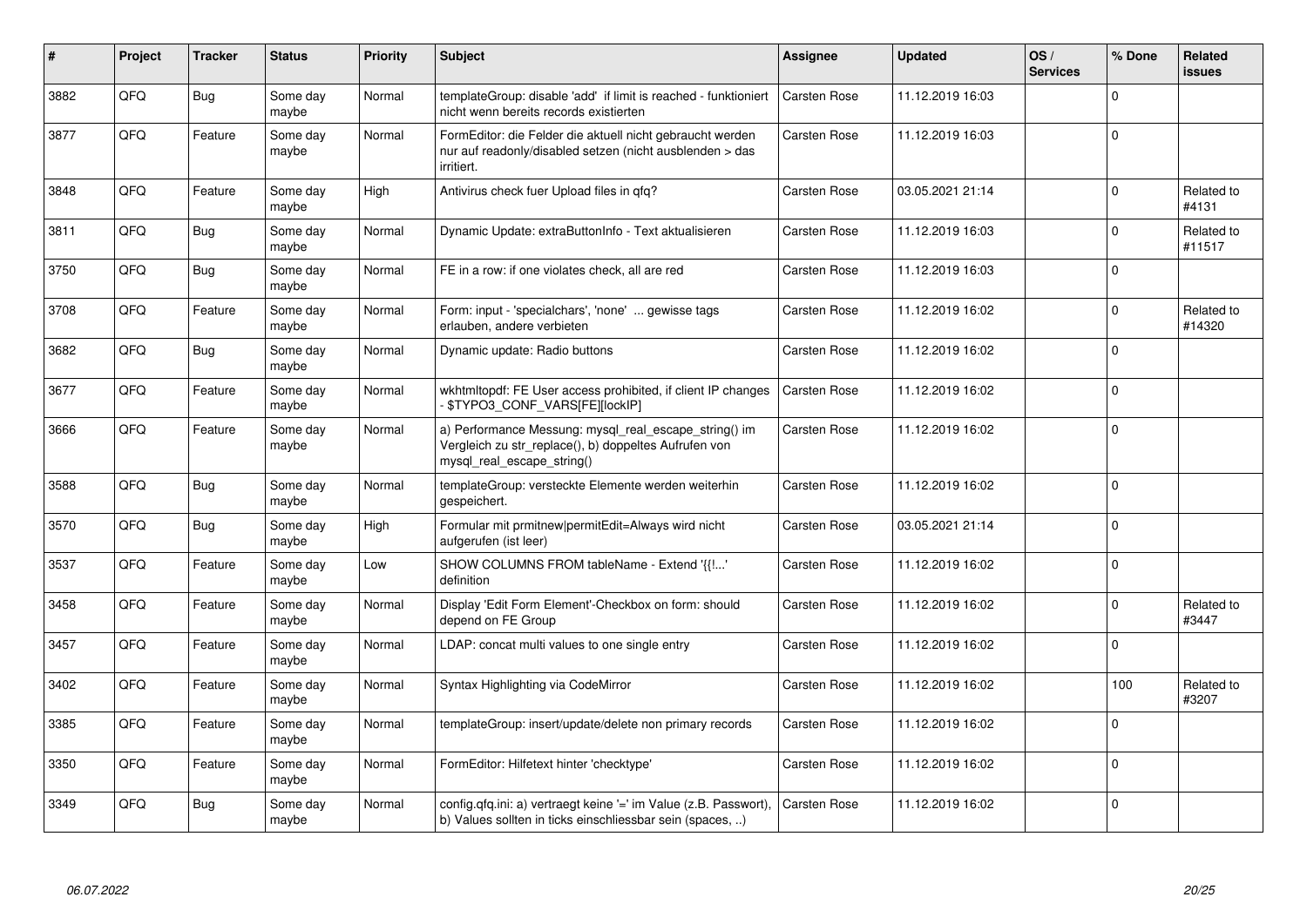| $\sharp$ | Project | <b>Tracker</b> | <b>Status</b>     | <b>Priority</b> | <b>Subject</b>                                                                                                     | <b>Assignee</b> | <b>Updated</b>   | OS/<br><b>Services</b> | % Done      | Related<br><b>issues</b>                    |
|----------|---------|----------------|-------------------|-----------------|--------------------------------------------------------------------------------------------------------------------|-----------------|------------------|------------------------|-------------|---------------------------------------------|
| 3332     | QFQ     | Feature        | Some day<br>maybe | Normal          | Uploads: Thumbnails, Details zum hochgeladenen File                                                                | Carsten Rose    | 11.12.2019 16:02 |                        | $\Omega$    | Related to<br>#3264,<br>Related to<br>#5333 |
| 3331     | QFQ     | Feature        | Some day<br>maybe | Normal          | Default Tooltip fuer _page? Links: mit Form und Record ID                                                          | Carsten Rose    | 11.12.2019 16:02 |                        | $\mathbf 0$ |                                             |
| 3291     | QFQ     | Feature        | Some day<br>maybe | Normal          | AutoCron websiteToken                                                                                              | Carsten Rose    | 11.12.2019 16:02 |                        | $\Omega$    | Related to<br>#4250                         |
| 3285     | QFQ     | Feature        | Some day<br>maybe | Normal          | Zeichenlimit pro Feld: textarea / editor                                                                           | Carsten Rose    | 11.12.2019 16:02 |                        | $\Omega$    |                                             |
| 3273     | QFQ     | Feature        | Some day<br>maybe | Low             | Dirty Flag in Form                                                                                                 | Carsten Rose    | 11.12.2019 16:02 |                        | $\Omega$    |                                             |
| 3267     | QFQ     | Feature        | Some day<br>maybe | Normal          | 2 Forms auf einer Seite: real + Read only                                                                          | Carsten Rose    | 11.12.2019 16:03 |                        | $\Omega$    |                                             |
| 3216     | QFQ     | Feature        | Some day<br>maybe | Normal          | dynamic update für checkbox label2                                                                                 | Carsten Rose    | 11.12.2019 16:03 |                        | $\mathbf 0$ | Related to<br>#2081                         |
| 3130     | QFQ     | <b>Bug</b>     | Some day<br>maybe | Normal          | Debug Info's nicht korrekt nach 'New > Save'.                                                                      | Carsten Rose    | 11.12.2019 16:03 |                        | $\Omega$    | Related to<br>#3253                         |
| 3109     | QFQ     | Bug            | Some day<br>maybe | High            | RealUrl: Links werden nicht korrekt gerendert                                                                      | Carsten Rose    | 03.05.2021 21:14 |                        | $\Omega$    |                                             |
| 3061     | QFQ     | <b>Bug</b>     | Some day<br>maybe | High            | winstitute: mysql connection durcheinander - nmhp17<br>(ag7)/QFQ arbeitet mit DB/Tabellen von biostat.             | Carsten Rose    | 03.05.2021 21:14 |                        | $\Omega$    |                                             |
| 2995     | QFQ     | Feature        | Some day<br>maybe | Normal          | Dropdown JQuery Plugin: 'chosen' - Moeglichkeit um Select<br>Listen mehr Funktion zu geben. Kein Bootstrap noetig. | Carsten Rose    | 11.12.2019 16:03 |                        | $\Omega$    |                                             |
| 2643     | QFQ     | Bug            | Some day<br>maybe | Normal          | Zend / PHP Webinars anschauen                                                                                      | Carsten Rose    | 01.02.2020 15:56 |                        | $\mathbf 0$ |                                             |
| 2084     | QFQ     | Feature        | Some day<br>maybe | Normal          | Mailto mit encryption: Subrecord                                                                                   | Carsten Rose    | 11.12.2019 16:03 |                        | $\Omega$    | Related to<br>#2082                         |
| 1946     | QFQ     | Feature        | Some day<br>maybe | Normal          | Kontrolle ob der ReadOnly Modus bei den<br>Formularelementen korrekt implementiert ist                             | Carsten Rose    | 11.12.2019 16:03 |                        | $\Omega$    |                                             |
| 1635     | QFQ     | Feature        | Some day<br>maybe | Normal          | QFQ Extension content record: weitere Optionen<br>einblenden.                                                      | Carsten Rose    | 11.12.2019 16:03 |                        | $\Omega$    |                                             |
| 13647    | QFQ     | Bug            | New               | Normal          | Autofocus funktioniert nicht auf Chrome                                                                            | Benjamin Baer   | 19.03.2022 17:44 |                        | $\Omega$    |                                             |
| 13528    | QFQ     | Bug            | <b>New</b>        | Normal          | qfq.io > releases: es wird kein neues Release angelegt                                                             | Benjamin Baer   | 19.03.2022 17:46 |                        | $\mathbf 0$ |                                             |
| 12556    | QFQ     | Feature        | <b>New</b>        | Normal          | Pills Title: colored = static or dynamic on allrequiredgiven                                                       | Benjamin Baer   | 19.03.2022 17:49 |                        | 0           |                                             |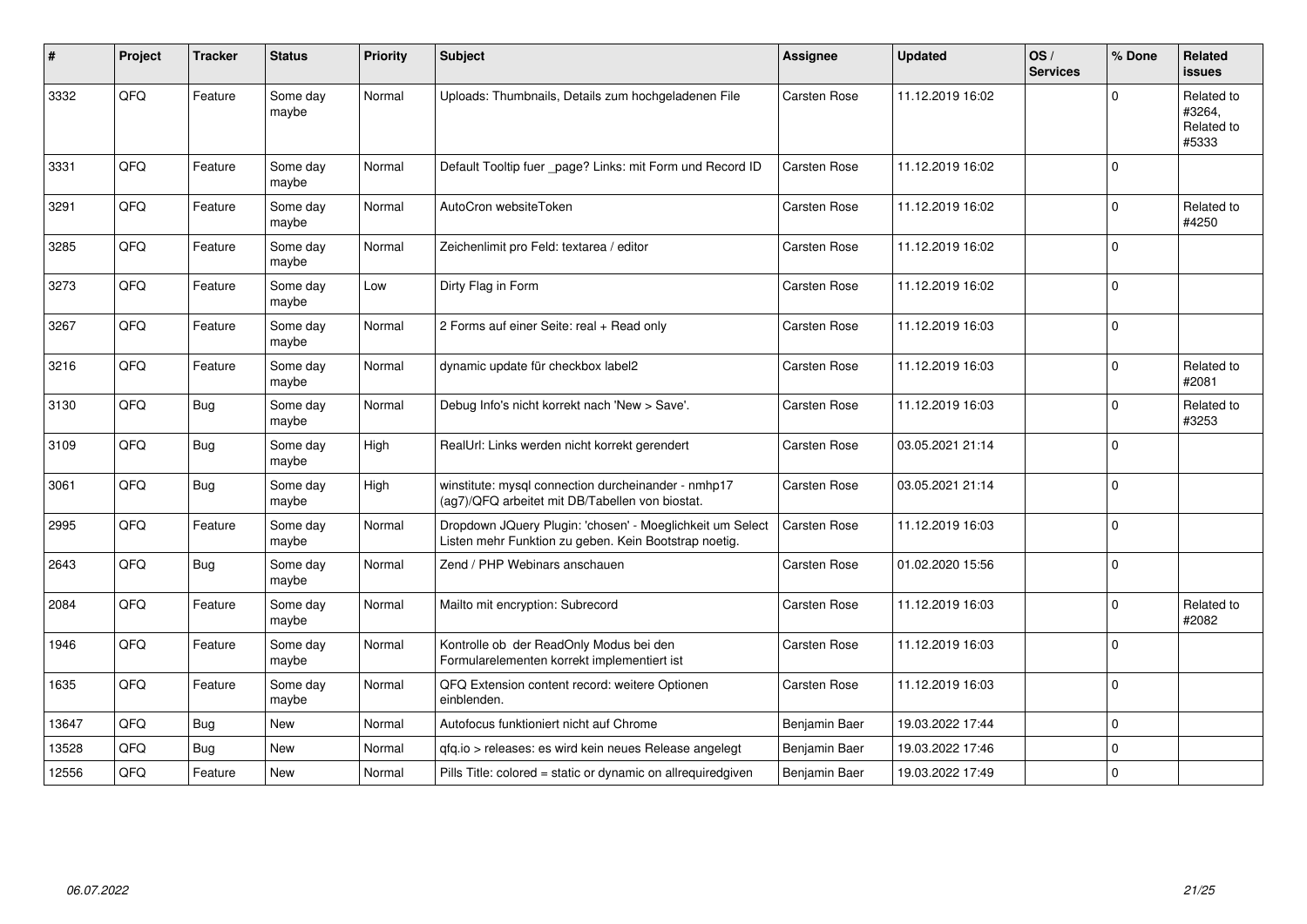| $\sharp$ | Project | <b>Tracker</b> | <b>Status</b>     | <b>Priority</b> | <b>Subject</b>                                                                                      | <b>Assignee</b> | <b>Updated</b>   | OS/<br><b>Services</b> | % Done      | Related<br>issues                                                     |
|----------|---------|----------------|-------------------|-----------------|-----------------------------------------------------------------------------------------------------|-----------------|------------------|------------------------|-------------|-----------------------------------------------------------------------|
| 12490    | QFQ     | Feature        | <b>New</b>        | Normal          | Loading Plugins in QFQ - see what tinymce does. (lazy<br>loading)                                   | Benjamin Baer   | 08.06.2022 10:37 |                        | $\Omega$    | Related to<br>#12611,<br>Related to<br>#10013,<br>Related to<br>#7732 |
| 12476    | QFQ     | Feature        | New               | Normal          | clearMe: a) should trigger 'dirty', b) sticky on textarea resize                                    | Benjamin Baer   | 04.01.2022 08:40 |                        | $\Omega$    | Related to<br>#9528                                                   |
| 11237    | QFQ     | <b>Bug</b>     | New               | High            | Radiobutton / parameter.buttonClass= btn-default - kein dirty   Benjamin Baer<br>Trigger            |                 | 03.05.2021 21:12 |                        | $\Omega$    | Related to<br>#10766                                                  |
| 11057    | QFQ     | <b>Bug</b>     | New               | High            | Checkboxes ohne span.checkmark im Report werden<br>ausgeblendet                                     | Benjamin Baer   | 03.05.2021 21:12 |                        | $\Omega$    | Related to<br>#11039                                                  |
| 10003    | QFQ     | Feature        | Priorize          | Normal          | fieldset: stronger visualize group                                                                  | Benjamin Baer   | 12.02.2020 08:13 |                        | $\Omega$    |                                                                       |
| 9135     | QFQ     | Feature        | Priorize          | Normal          | Progress Bar generic / replace old hourglass download<br>popup                                      | Benjamin Baer   | 03.01.2022 07:43 |                        | $\Omega$    |                                                                       |
| 7965     | QFQ     | Feature        | Priorize          | Normal          | Input type 'text' with visual format - currency                                                     | Benjamin Baer   | 03.01.2022 07:45 |                        | $\Omega$    |                                                                       |
| 7730     | QFQ     | Feature        | Priorize          | Normal          | SELECT Box: title in between                                                                        | Benjamin Baer   | 01.02.2020 23:22 |                        | $\Omega$    |                                                                       |
| 6870     | QFQ     | Feature        | Priorize          | Normal          | Click on '_link' triggers an API call                                                               | Benjamin Baer   | 03.01.2022 08:25 |                        | $\Omega$    |                                                                       |
| 6801     | QFQ     | Feature        | Priorize          | Normal          | Fabric: Maximize / FullIscreen                                                                      | Benjamin Baer   | 21.03.2022 09:56 |                        | $\Omega$    |                                                                       |
| 6566     | QFQ     | <b>Bug</b>     | Priorize          | Normal          | Link Function 'delete': provided parameter missing on page<br>reload                                | Benjamin Baer   | 03.01.2022 08:08 |                        | $\Omega$    |                                                                       |
| 6224     | QFQ     | Feature        | Priorize          | Normal          | Dynamic update: fade in/out fields                                                                  | Benjamin Baer   | 21.03.2022 09:50 |                        | $\Omega$    |                                                                       |
| 6140     | QFQ     | <b>Bug</b>     | Priorize          | Normal          | QFQ DnD Sort: Locked fields                                                                         | Benjamin Baer   | 21.03.2022 09:56 |                        | $\mathbf 0$ |                                                                       |
| 5562     | QFQ     | Feature        | Priorize          | Normal          | Drag'n'Drop fuer Uploads                                                                            | Benjamin Baer   | 21.03.2022 09:52 |                        | $\Omega$    | Related to<br>#9706                                                   |
| 5366     | QFQ     | Feature        | Priorize          | Normal          | Saving with keyboard shortcuts                                                                      | Benjamin Baer   | 21.03.2022 09:47 |                        | $\mathbf 0$ |                                                                       |
| 4457     | QFQ     | <b>Bug</b>     | Priorize          | Normal          | typeahead: pressing return to select an item, saves the form<br>and closes the form.                | Benjamin Baer   | 03.01.2022 08:01 |                        | $\Omega$    | Related to<br>#4398                                                   |
| 2665     | QFQ     | <b>Bug</b>     | Priorize          | Normal          | Dynamic Update funktioniert nicht, wenn beim<br>entsprechenden FormElement eine size angegeben ist. | Benjamin Baer   | 03.01.2022 08:12 |                        | 30          |                                                                       |
| 7602     | QFQ     | Feature        | ToDo              | High            | Multi Select: with checkboxes                                                                       | Benjamin Baer   | 22.03.2022 09:07 |                        | $\Omega$    |                                                                       |
| 9898     | QFQ     | Bug            | Feedback          | Normal          | Formular trotz Timeout gespeichert                                                                  | Benjamin Baer   | 01.02.2020 15:56 |                        | $\Omega$    |                                                                       |
| 9548     | QFQ     | Feature        | Feedback          | High            | FormElement: Pattern mismatch - optional report only on<br>focus lost                               | Benjamin Baer   | 03.05.2021 21:14 |                        | $\mathbf 0$ |                                                                       |
| 9535     | QFQ     | <b>Bug</b>     | Feedback          | Normal          | Report:  AS '_vertical' - column to wide - vertical >> rot45,<br>rot <sub>90</sub>                  | Benjamin Baer   | 01.02.2020 15:56 |                        | $\mathbf 0$ |                                                                       |
| 9130     | QFQ     | Feature        | Some day<br>maybe | Normal          | tablesorter: Automatic Row numbering / Zeilenummer                                                  | Benjamin Baer   | 01.02.2020 23:22 |                        | 0           |                                                                       |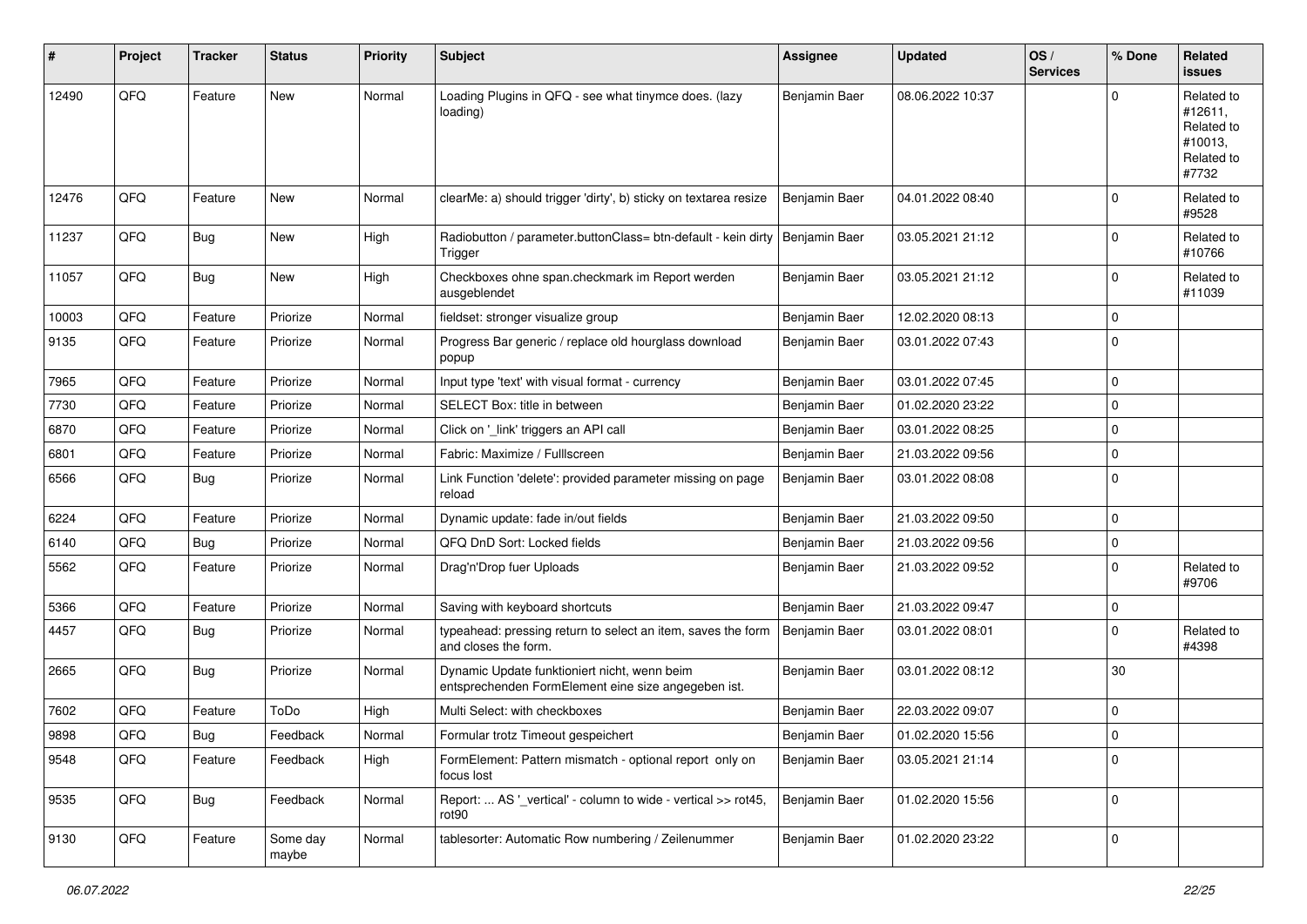| ∦     | Project | <b>Tracker</b> | <b>Status</b>     | <b>Priority</b> | <b>Subject</b>                                                                                                                                           | Assignee        | <b>Updated</b>   | OS/<br><b>Services</b> | % Done   | Related<br>issues                                                      |
|-------|---------|----------------|-------------------|-----------------|----------------------------------------------------------------------------------------------------------------------------------------------------------|-----------------|------------------|------------------------|----------|------------------------------------------------------------------------|
| 8522  | QFQ     | Feature        | Some day<br>maybe | Normal          | build QFQ - npm warnings                                                                                                                                 | Benjamin Baer   | 01.02.2020 23:19 |                        | 50       |                                                                        |
| 7732  | QFQ     | Feature        | Some day<br>maybe | Normal          | Javascript: Lazy Loading der add on libs                                                                                                                 | Benjamin Baer   | 08.06.2022 10:38 |                        | $\Omega$ | Related to<br>#12611,<br>Related to<br>#12490,<br>Related to<br>#10013 |
| 6972  | QFQ     | Feature        | Some day<br>maybe | Normal          | Fabric Clipboard / cross browser tab                                                                                                                     | Benjamin Baer   | 01.02.2020 23:21 |                        | $\Omega$ |                                                                        |
| 6970  | QFQ     | Feature        | Some day<br>maybe | Normal          | tablesorter: default fuer 'sortReset' aendern von 'Ctrl' zu 'Alt'                                                                                        | Benjamin Baer   | 01.02.2020 23:21 |                        | $\Omega$ |                                                                        |
| 5389  | QFQ     | Feature        | Some day<br>maybe | Normal          | QFQ Design: Multline label / note                                                                                                                        | Benjamin Baer   | 01.02.2020 23:19 |                        | $\Omega$ |                                                                        |
| 5024  | QFQ     | Feature        | Some day<br>maybe | Normal          | Fabric: Generate PDF with edits                                                                                                                          | Benjamin Baer   | 01.02.2020 23:20 |                        | $\Omega$ | Related to<br>#10704                                                   |
| 4454  | QFQ     | <b>Bug</b>     | Some day<br>maybe | Normal          | Required Elements: multiple elements in a row - whole row<br>marked if only one input is empty.                                                          | Benjamin Baer   | 01.02.2020 23:20 |                        | $\Omega$ |                                                                        |
| 4420  | QFQ     | Feature        | Some day<br>maybe | Normal          | Client: Local Storage - store the changes of a form, local in<br>the browser.                                                                            | Benjamin Baer   | 11.12.2019 16:02 |                        | $\Omega$ |                                                                        |
| 4398  | QFQ     | <b>Bug</b>     | Some day<br>maybe | Normal          | Typeahead: mouse click in a prefilled input opens a single<br>item dropdown with the current value - click on it seems to<br>set the value, not the key. | Benjamin Baer   | 01.02.2020 23:20 |                        | $\Omega$ | Related to<br>#4457                                                    |
| 3692  | QFQ     | Feature        | Some day<br>maybe | Normal          | QFQ Webseite                                                                                                                                             | Benjamin Baer   | 11.12.2019 16:02 |                        | $\Omega$ | Related to<br>#5033                                                    |
| 3415  | QFQ     | Feature        | Some day<br>maybe | Normal          | FE Login Box Templatefile                                                                                                                                | Benjamin Baer   | 11.12.2019 16:02 |                        | $\Omega$ |                                                                        |
| 2063  | QFQ     | <b>Bug</b>     | Some day<br>maybe | Normal          | Pills auf 'inaktiv' setzen falls keine Element auf dem Pill<br>sichtbar sind.                                                                            | Benjamin Baer   | 11.12.2019 16:03 |                        | $\Omega$ | Related to<br>#3752                                                    |
| 14185 | QFQ     | Feature        | <b>New</b>        | Normal          | External/Autocron.php - better suitable directory                                                                                                        | Support: System | 28.05.2022 11:03 |                        | 0        |                                                                        |
| 12156 | QFQ     | Feature        | <b>New</b>        | Normal          | Form: Optional disable 'leave page'                                                                                                                      |                 | 03.05.2021 20:45 |                        | $\Omega$ |                                                                        |
| 12135 | QFQ     | Feature        | <b>New</b>        | Normal          | Subrecord: Notiz                                                                                                                                         |                 | 24.04.2021 16:58 |                        | 0        |                                                                        |
| 12039 | QFQ     | Feature        | New               | Normal          | Missing htmlSpecialChar() in pre processing on form submit                                                                                               |                 | 18.02.2021 00:09 |                        | $\Omega$ | Related to<br>#14320                                                   |
| 12038 | QFQ     | Feature        | <b>New</b>        | Normal          | a) STORE VAR: filenameOnlyStripUniq, b) SP:<br>QSTRIPUNIQ()                                                                                              |                 | 17.02.2021 23:55 |                        | $\Omega$ |                                                                        |
| 11850 | QFQ     | Feature        | <b>New</b>        | Urgent          | Wizard Form: basierend auf einer Tabelle eine Form<br>anlegen.                                                                                           |                 | 03.05.2021 21:12 |                        | 0        | Blocked by<br>#8082                                                    |
| 11716 | QFQ     | Feature        | New               | Normal          | Form an beliebiger Stelle im Report anzeigen                                                                                                             |                 | 09.12.2020 09:47 |                        | $\Omega$ |                                                                        |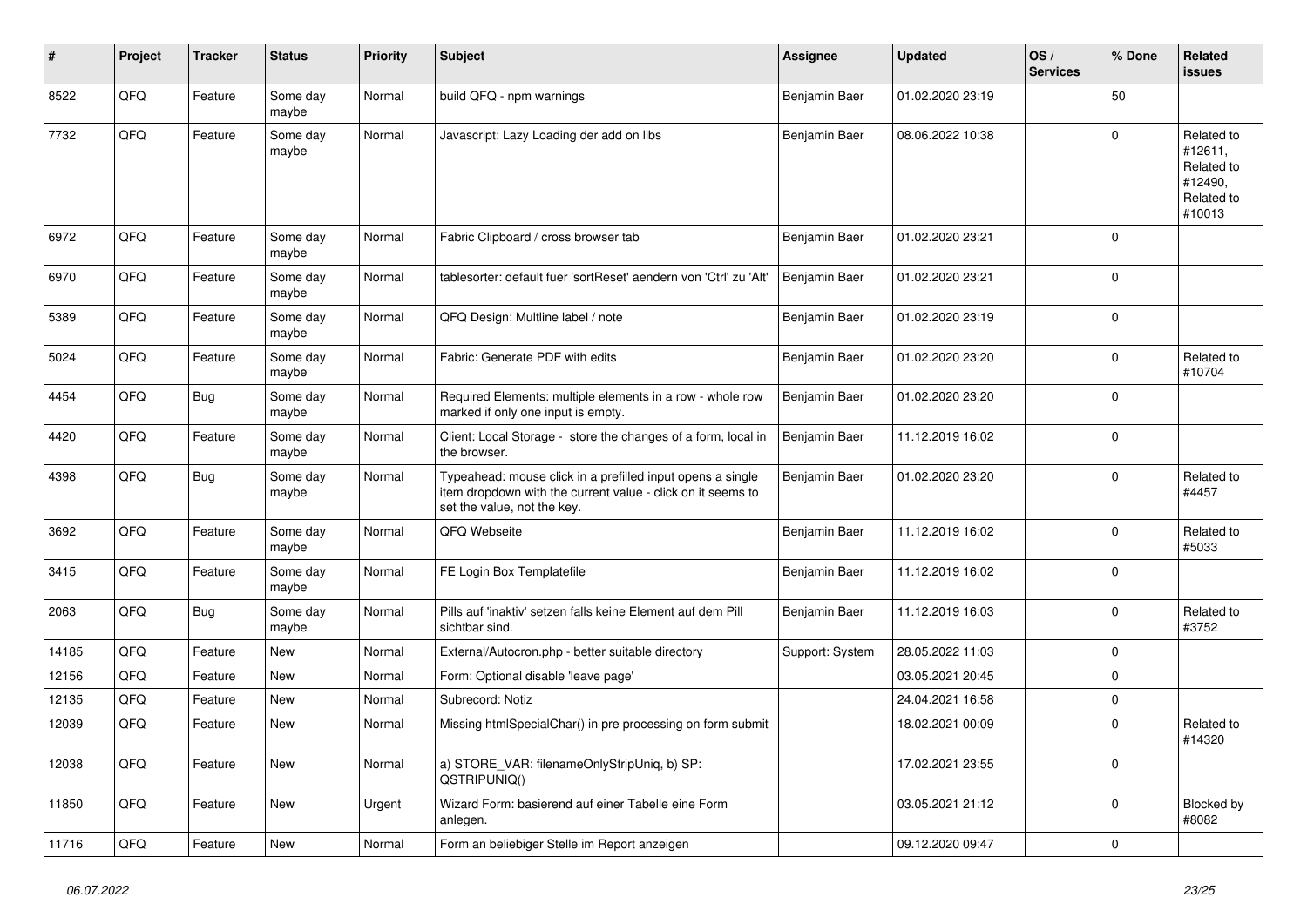| $\vert$ # | Project | <b>Tracker</b> | <b>Status</b>     | <b>Priority</b> | <b>Subject</b>                                                             | <b>Assignee</b> | <b>Updated</b>   | OS/<br><b>Services</b> | % Done      | Related<br><b>issues</b>                    |
|-----------|---------|----------------|-------------------|-----------------|----------------------------------------------------------------------------|-----------------|------------------|------------------------|-------------|---------------------------------------------|
| 11715     | QFQ     | <b>Bug</b>     | <b>New</b>        | Normal          | acceptZeroAsRequired and requiredOffButMark do not<br>coincide             |                 | 08.12.2020 12:13 |                        | $\Omega$    |                                             |
| 11535     | QFQ     | Feature        | <b>New</b>        | Normal          | Ability to create SQL columns in frontend QFQ forms                        |                 | 17.11.2020 12:11 |                        | $\mathbf 0$ |                                             |
| 11534     | QFQ     | Feature        | New               | Normal          | Report: Action on selected rows - Table batchprocessing<br>feature         |                 | 18.11.2020 08:15 |                        | $\Omega$    |                                             |
| 11522     | QFQ     | Bug            | New               | Normal          | Aus/Einblenden von Reitern                                                 |                 | 13.11.2020 14:58 |                        | $\mathbf 0$ |                                             |
| 11195     | QFQ     | <b>Bug</b>     | New               | Low             | Dynamic Update: Note not updated if new text is empty<br>(v20.4)           |                 | 25.09.2020 11:14 |                        | $\Omega$    |                                             |
| 10890     | QFQ     | Bug            | <b>New</b>        | Normal          | AutoCron hangs                                                             |                 | 20.07.2020 13:56 |                        | 0           |                                             |
| 10874     | QFQ     | Feature        | New               | Normal          | Erstellen eines Foreign Keys in der Tabelle "FormElement"                  |                 | 13.07.2020 10:11 |                        | $\Omega$    |                                             |
| 10766     | QFQ     | Bug            | New               | High            | Radiobutton / parameter.buttonClass=btn-default: dynamic<br>update         |                 | 03.05.2021 21:12 |                        | $\Omega$    | Related to<br>#11237                        |
| 10763     | QFQ     | Feature        | New               | Normal          | form accessed and submitted despite logout?                                |                 | 16.06.2020 11:43 |                        | $\Omega$    |                                             |
| 10759     | QFQ     | Bug            | New               | Normal          | emptyMeansNull - Feld falsch aktualisiert                                  |                 | 12.11.2020 23:45 |                        | $\Omega$    |                                             |
| 10384     | QFQ     | Feature        | New               | Normal          | Parameter Exchange QFQ Instances                                           |                 | 07.05.2020 09:38 |                        | $\Omega$    |                                             |
| 10345     | QFQ     | Feature        | New               | Normal          | Templates - Patterns QFQ Style                                             |                 | 03.05.2021 21:01 |                        | $\Omega$    | Related to<br>#10713                        |
| 10324     | QFQ     | Bug            | New               | Normal          | Excel Export mit Template funktioniert nur, wenn Template<br>vor uid kommt |                 | 30.03.2020 11:20 |                        | $\Omega$    | Related to<br>#10257                        |
| 10114     | QFQ     | Feature        | New               | High            | Symbol (Link): 'G:' (Glyphicon) replaced by 'i:' (icon)                    |                 | 07.12.2021 17:19 |                        | $\Omega$    | Related to<br>#3797,<br>Related to<br>#4194 |
| 9855      | QFQ     | Bug            | <b>New</b>        | Normal          | <b>Required Check</b>                                                      |                 | 01.02.2020 15:56 |                        | $\Omega$    |                                             |
| 9853      | QFQ     | Feature        | <b>New</b>        | Normal          | Check das SQL / QFQ / Mail Logfile geschrieben wird                        |                 | 09.01.2020 11:15 |                        | $\Omega$    |                                             |
| 4194      | QFQ     | Feature        | In Progress       | Normal          | Bootstrap 4 ist jetzt offiziel                                             |                 | 03.05.2021 20:47 |                        | $\Omega$    | Related to<br>#10114                        |
| 10738     | QFQ     | Feature        | Some day<br>maybe | Normal          | CORS headers for external API requests                                     |                 | 10.06.2020 14:00 |                        | $\Omega$    |                                             |
| 9126      | QFQ     | Bug            | Some day<br>maybe | Normal          | hidden Form elements are present in page source                            |                 | 02.01.2021 18:41 |                        | $\Omega$    |                                             |
| 9024      | QFQ     | <b>Bug</b>     | Some day<br>maybe | Normal          | QFQ Einarbeitung                                                           |                 | 01.02.2020 15:56 |                        | $\Omega$    |                                             |
| 9020      | QFQ     | <b>Bug</b>     | Some day<br>maybe | Normal          | radio mit buttonClass und dynamicUpdate lassen sich nicht<br>kombinieren   |                 | 11.12.2019 16:01 |                        | $\Omega$    |                                             |
| 8056      | QFQ     | Feature        | Some day<br>maybe | Normal          | Termin Organisation (Reservation)                                          |                 | 01.02.2020 23:19 |                        | $\Omega$    | Related to<br>#8658                         |